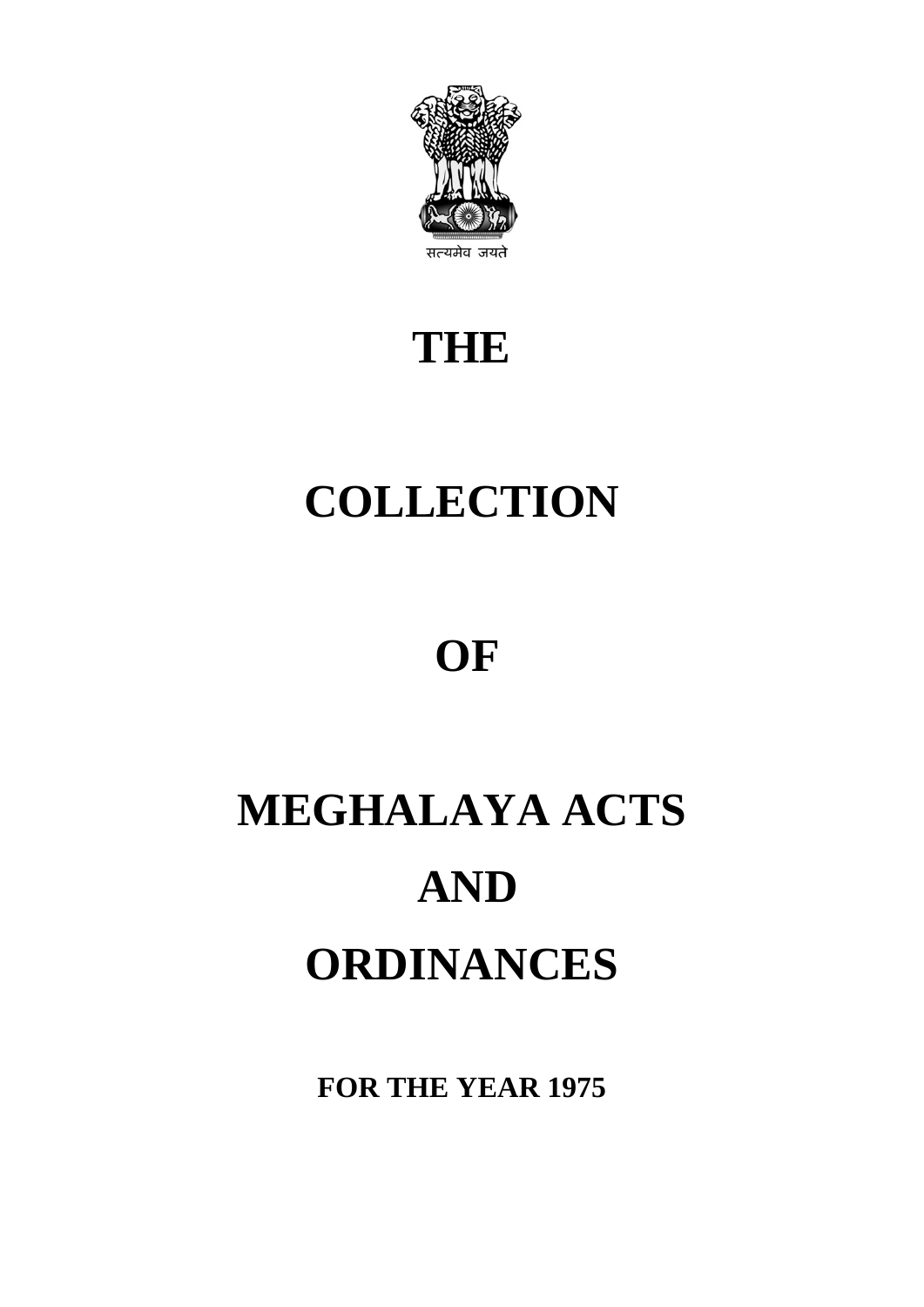# **CONTENTS**

# **STATE OF MEGHALAYA ACTS, 1975**

| Sl No.         | <b>Short Title</b>                                                                                                                                    | Page No.       |
|----------------|-------------------------------------------------------------------------------------------------------------------------------------------------------|----------------|
| $\mathbf{1}$   | The Meghalaya Finance (Sales Tax) (Amendment) Act, 1974<br>(Act 1 of 1975).                                                                           | $\mathbf{1}$   |
| $\overline{2}$ | The Meghalaya Electricity Duty (Amendment) Act, 1974 (Act 2<br>of 1975).                                                                              | $\overline{2}$ |
| 3              | The Meghalaya Appropriation (No. I) Act, 1975 (Act 3 of 1975).                                                                                        | $2 - 5$        |
| 4              | The Meghalaya Appropriation (No. II) Act, 1975 (Act 4 of<br>1975).                                                                                    | $6 - 16$       |
| 5              | The Meghalaya (Sales of Petroleum and Petroleum Products<br>including Motor Spirit and Lubricants) Taxation (Amendment)<br>Act, 1974 (Act 5 of 1975). | 17             |
| 6              | The Meghalaya Transfer of Land (Regulation) (Amendment)<br>Act, 1972 (Act 6 of 1975).                                                                 | 18-19          |
| 7              | The Meghalaya Passengers and Goods Taxation (Amendment)<br>Act, 1975 (Act 8 of 1975).                                                                 | 20             |
| 8              | The Meghalaya Amusements and Betting Tax (Amendment) Act,<br>1975 (Act 8 of 1975).                                                                    | 21             |
| 9              | The Meghalaya Finance Act, 1975 (Act 9 9f 1975).                                                                                                      | 22             |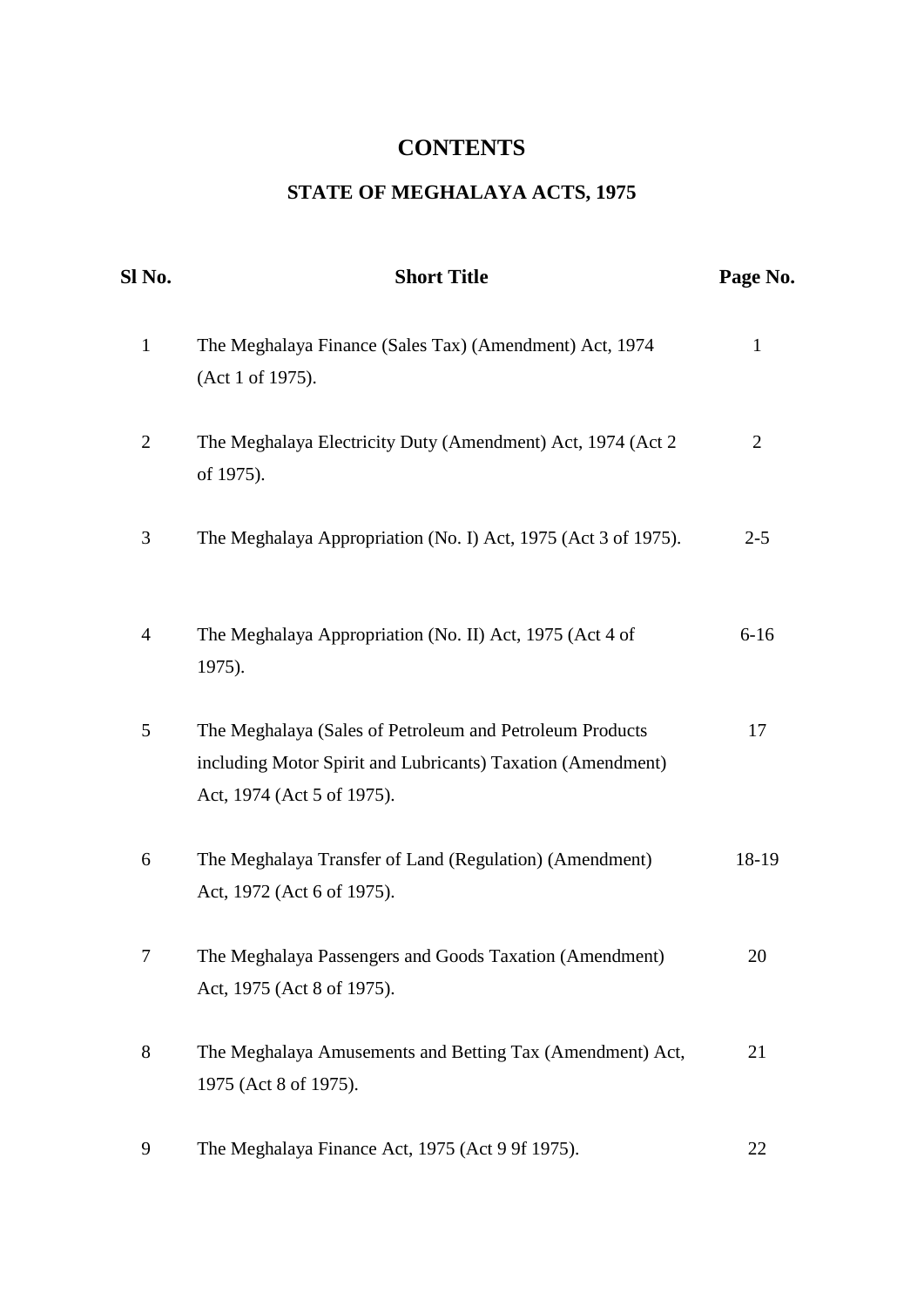#### **MEGHALAYA ACT 1 OF 1975**

#### **The MEGHALAYA FINANCE (SALES TAX) (AMENDMENT) ACT, 1974**

# **(As passed by the Assembly)**

(Received the assent of the Governor on the  $13<sup>th</sup>$  January, 1975)

[Published in the *Gazette of Meghalaya*, Extraordinary, dated the 16<sup>th</sup> January, 1975]

#### **An**

#### **Act**

# **to further amend the Meghalaya Finance (Sales Tax) Act (Assam Act XI of 1956 as adapted by Meghalaya) (hereinafter referred to as the principal Act)**

| Short title extent<br>and<br>commencement.                                   | 1. (1) This Act may be called the Meghalaya Finance<br>(Sales Tax) (Amendment) Act, 1974.                                            |
|------------------------------------------------------------------------------|--------------------------------------------------------------------------------------------------------------------------------------|
|                                                                              | (2) It shall have the like extent as the principal Act.                                                                              |
|                                                                              | (3) It shall come into force at once.                                                                                                |
| Amendment of the<br>Schedule to the<br>Meghalaya Finance<br>(Sales Tax) Act. | 2. In item No.65 of the Schedule to the principal Act,<br>between the words "except" and "when" the word<br>"rum" shall be inserted. |
| Repeal of the<br>Meghalaya Finance<br>(Sales Tax)<br>Ordinance, 1974.        | 3. The Meghalaya Finance (Sales Tax) Ordinance,<br>1974 is hereby repealed.                                                          |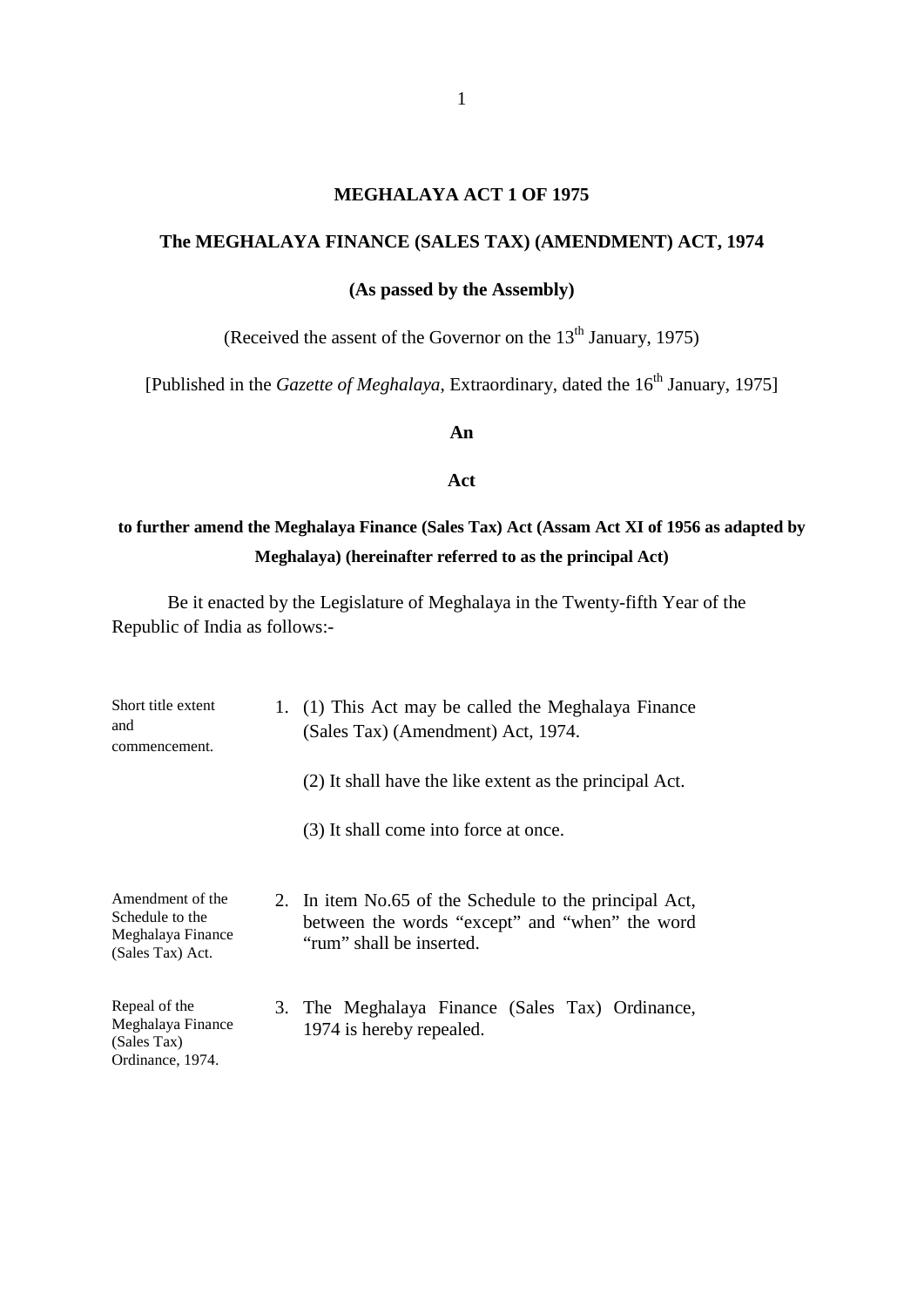#### **MEGHALAYA ACT 2 OF 1975**

# **THE MEGHALAYA ELECTRICITY DUTY (AMENDMENT) ACT, 1974**

#### **(As passed by the Assembly)**

# **(Received the assent of the Governor on the 13th January, 1975)**

[Published in the *Gazette of Meghalaya*, Extraordinary, dated the 16<sup>th</sup> January, 1975].

**An** 

#### **Act**

# **further to amend the Meghalaya Electricity Duty Act (Assam act XXIX of 1964 as adapted by Meghalaya) (hereinafter referred to as the principal Act)**

| Short title extent<br>nd commencement.             | 1. (1) This Act may be called the Meghalaya<br>Electricity Duty (Amendment) Act, 1974.                                                           |  |
|----------------------------------------------------|--------------------------------------------------------------------------------------------------------------------------------------------------|--|
|                                                    | (2) It shall have the like extent as the principal Act.                                                                                          |  |
|                                                    | (3) It shall come into force at once.                                                                                                            |  |
| Amendment or<br>section 3 of the<br>principal Act. | 2. In sub-section (1) of section 3 of the principal Act,<br>for the words "two naya paise" the words "three<br>naya paise" shall be substituted. |  |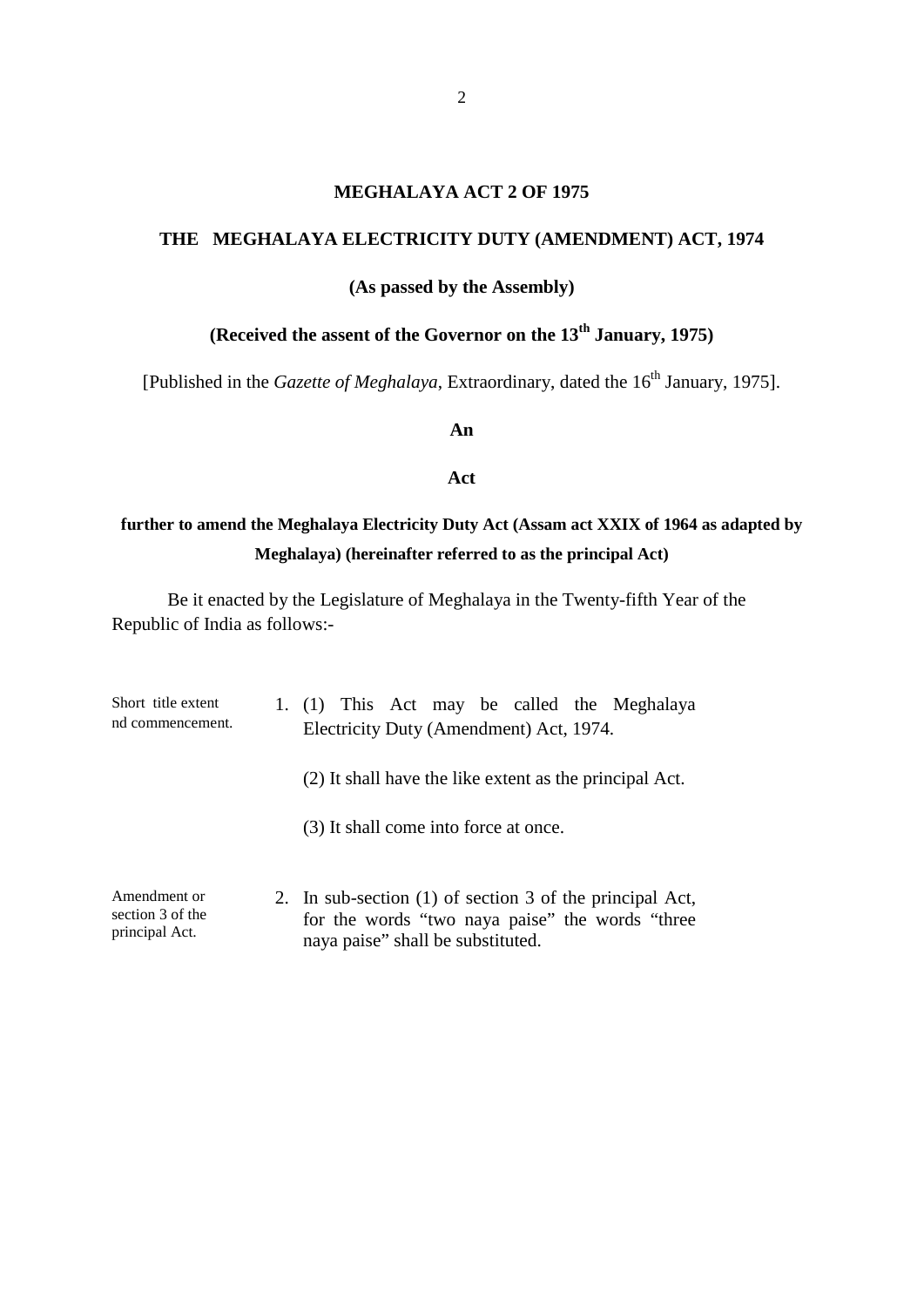#### **MEGHALAYA ACT 3 OF 1975**

#### **THE MEGHALAYA APPROPRIATION (No. I) ACT, 1974**

**(As passed by the Assembly)**

(Received the assent of the Governor on the  $24<sup>th</sup>$  March, 1975)

[Published in the *Gazette of Meghalaya*, Extraordinary, dated the 26<sup>th</sup> March, 1975].

#### **An**

#### **Act**

#### **to authorise payment and appropriation of certain further sums from and out of the Consolidated Fund of Meghalaya for the services of the financial year 1974-75.**

Be it enacted by the Legislature of Meghalaya in the Twenty-fifth Year of the Republic of India as follows:-

Short title 1. (1) This Act may be called the Meghalaya Appropriation (No. I) Act, 1975.

Withdrawal of Rs.1, 02, 45,907 from and out of the Consolidated Fund of Meghalaya for the financial year 1974-75.

- 2. From and out of the Consolidated Fund of Meghalaya there may be paid and applied sums not exceeding those specified in column (3) of the Schedule amounting in the aggregate to the sum of one crore, two lakhs, forty-five thousand nine hundred and seven rupees towards defraying the several charges which will come in course of payment during the financial year 1974-75 in respect of the services specified in column (2) of the Schedule.
- Appropriation. 3. The sums authorised to be paid and applied from and out of the Consolidated Fund of Meghalaya by this Act, shall be appropriated for the service and purpose expressed in the Schedule in relation to the said year.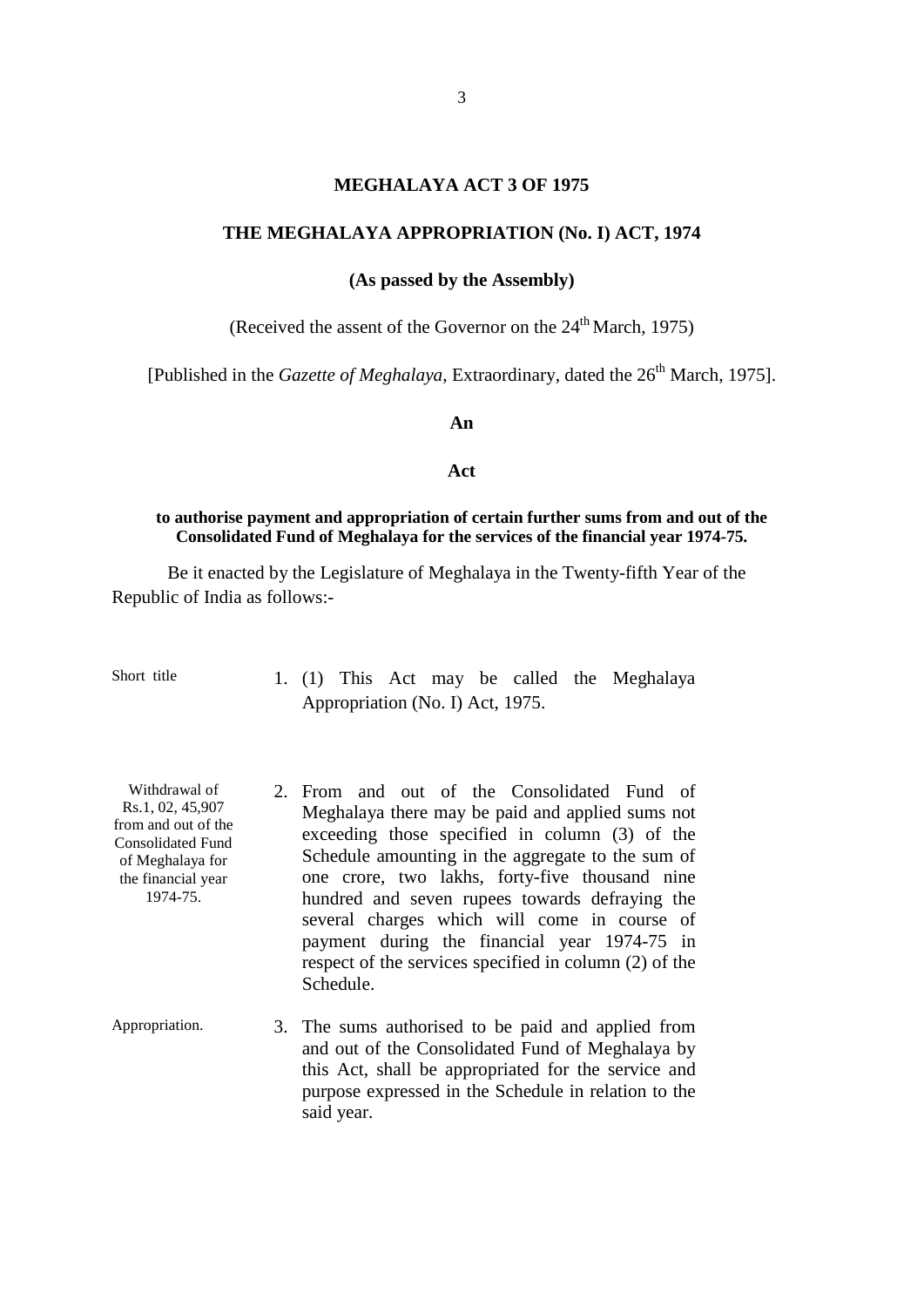# **SCHEDULE**

# **(***See* **Sections 2 and 3)**

| (1)   |     |                              | (2)                                                                                   | (3)                       | (4)<br><b>Total</b>                    |          |
|-------|-----|------------------------------|---------------------------------------------------------------------------------------|---------------------------|----------------------------------------|----------|
| Grant |     |                              | <b>Services and purposes</b>                                                          | <b>Sums not exceeding</b> |                                        |          |
| No.   |     |                              | (Major heads)                                                                         | Voted by the<br>Assembly  | Charged on the<br>Consolidated<br>Fund |          |
|       |     |                              |                                                                                       | Rs.                       | Rs.                                    | Rs.      |
| 2     | 212 |                              | Governor<br>$\ddotsc$                                                                 | $\cdots$                  | 32,263                                 | 32,263   |
| 3     | 213 | $\overline{\phantom{a}}$     | <b>Council of Ministers</b>                                                           | 1,40,626                  |                                        | 1,40,626 |
| 5     | 215 | $\overline{\phantom{a}}$     | Elections<br>                                                                         | 1,12,000                  |                                        | 1,12,000 |
| 9     | 240 | $\overline{\phantom{a}}$     | Sale Taxes and 245 – I Other Taxes<br>and Duties on Commodities and<br>Services.      | 12,100                    |                                        | 12,100   |
|       | 251 | $\overline{\phantom{a}}$     | Public Service Commission.                                                            | $\cdots$                  | 16,000                                 | 16,000   |
| 15    | 253 | $\frac{1}{2}$                | <b>District Administration</b>                                                        | 1,00,000                  |                                        | 1,00,000 |
| 17    | 255 | $\overline{\phantom{a}}$     | Police and 260 – Fire Protection and<br>Control.                                      | 5,85,800                  |                                        | 5,85,800 |
| 18    | 256 | $\overline{\phantom{0}}$     | Jails<br>                                                                             | 6,85,820                  |                                        | 6,85,820 |
| 21    | 265 | $\overline{\phantom{a}}$     | Other Administrative Service - I-<br>Civil Defence                                    | 1,42,000                  |                                        | 1,42,000 |
| 24    | 265 | $\overline{\phantom{a}}$     | Other Administrative Service - IV-<br>Census, Vital Statistics, Guest<br>Houses, etc. | 1,44,068                  |                                        | 1,44,068 |
| 31    | 277 |                              | Education                                                                             | 4,30,000                  |                                        | 4,30,000 |
| 33    | 278 | $\qquad \qquad \blacksquare$ | Art and Culture<br>                                                                   | 70,000                    |                                        | 70,000   |
| 35    | 280 | $\qquad \qquad -$            | Medical<br><br>$\cdots$                                                               | 6,32,000                  |                                        | 6,32,000 |
| 37    | 282 | $\overline{\phantom{a}}$     | Public Health, Sanitation and Water<br>Supply -A- Public Health and<br>Sanitation.    | 84,000                    |                                        | 84,000   |
| 42    | 284 | $\overline{\phantom{a}}$     | Urban Development – A- General –<br>II – Town and Regional Planning.                  | 3,75,000                  |                                        | 3,75,000 |
| 52    | 289 | $\blacksquare$               | Relief on account of Natural<br>Calamities.                                           | 65,000                    |                                        | 65,000   |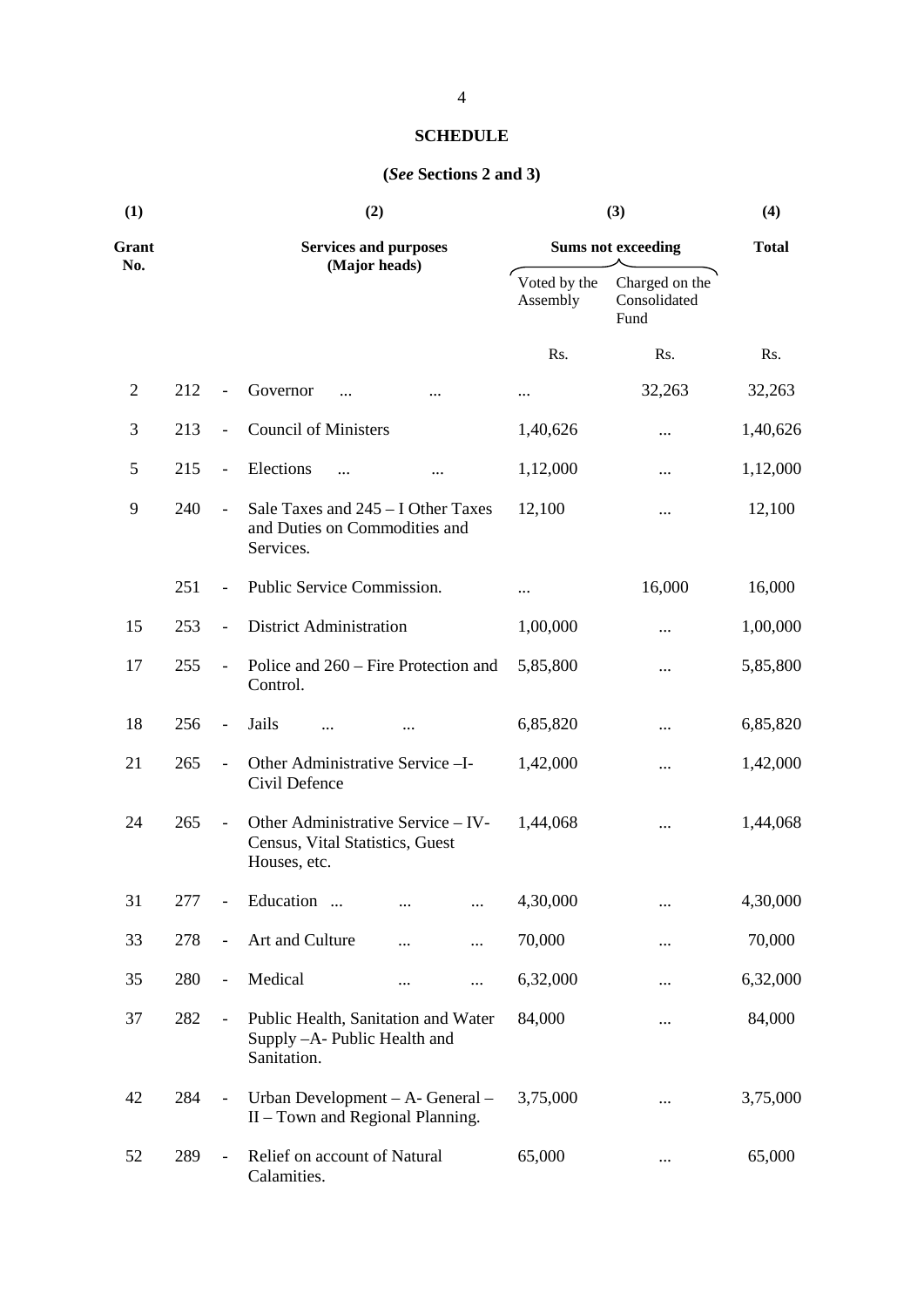| Grant    |            |                              | <b>Services and purposes</b>                                                                                                |                             | <b>Sums not exceeding</b>                 | <b>Total</b>         |
|----------|------------|------------------------------|-----------------------------------------------------------------------------------------------------------------------------|-----------------------------|-------------------------------------------|----------------------|
| No.      |            |                              | (Major heads)                                                                                                               | Voted by<br>the<br>Assembly | Charged on<br>the<br>Consolidated<br>Fund |                      |
|          |            |                              |                                                                                                                             | Rs.                         | Rs.                                       | Rs.                  |
| 53       | 295        | $\overline{\phantom{a}}$     | Other Social and Community<br>Services.                                                                                     | 21,100                      |                                           | 21,100               |
| 61       | 307        | $\frac{1}{2}$                | Soil and Water Conservation and<br>283- Housing – C- Government<br>Residential Buildings.                                   | 8,35,500                    | $\cdots$                                  | 8,35,500             |
| 63       | 310        | $\qquad \qquad -$            | Animal Husbandry and 283 -<br>Housing – C-Government<br>Residential Buildings.                                              | 8,35,500                    | $\cdots$                                  | 8,35,500             |
| 64       | 311        | $\blacksquare$               | Dairy Development and 283-<br>Housing -C- Government<br>Residential Buildings.                                              | 11,42,000                   |                                           | 11,42,000            |
| 65       | 312        | $\frac{1}{2}$                | Fisheries                                                                                                                   | 16,000                      |                                           | 16,000               |
| 66<br>70 | 313<br>321 |                              | Forests<br>$\ddotsc$<br>Village and Small Industries - I-<br>Handloom and Sericulture and 283-<br>Housing-C-IX – Government | 1,94,730<br>2,00,000        |                                           | 1,94,730<br>2,00,000 |
| 73       | 331        | $\overline{\phantom{a}}$     | Residential Buildings.<br>Water and Power Development                                                                       | 6,00,000                    |                                           | 6,00,000             |
| 74       | 333        | $\overline{\phantom{a}}$     | Services - B- Powers Development.<br>Irrigation, Navigation, Drainage and<br>Flood Control Projects.                        | 2,60,000                    |                                           | 2,60,000             |
| 75       | 337        | $\qquad \qquad \blacksquare$ | Roads and Bridges<br>                                                                                                       | 2,00,000                    |                                           | 2,00,000             |
| 77       | 339        | $\frac{1}{2}$                | Tourism                                                                                                                     | 1,00,000                    |                                           | 1,00,000             |
| 79       | 459        | $\qquad \qquad \blacksquare$ | Capital Outlay on Public Works.                                                                                             | 6,34,000                    |                                           | 6,34,000             |
| 79A      | 477        | $\qquad \qquad \blacksquare$ | Capital Outlay on Education, Art<br>and Culture, 480-Capital Outlay on<br>Medical, etc.                                     | 3,80,000                    |                                           | 3,80,000             |
| 87       | 513        | $\qquad \qquad -$            | Capital Outlay on Forests.                                                                                                  | 2,00,000                    |                                           | 2,00,000             |
| 89       | 521        | $\overline{\phantom{0}}$     | Capital Outlay on Village and Small<br>Industries.                                                                          | 4,50,000                    |                                           | 4,50,000             |
| 96       | 544        |                              | Capital Outlay on Other Transport<br>and Communication Services.                                                            | 15,000                      |                                           | 15,000               |
| 101      | 688        |                              | Loans for Social Security and<br>Welfare - I- Relief and<br>Rehabilitation Schemes.                                         | 1,13,400                    |                                           | 1,13,400             |
| 106      | 705        |                              | Loans for Agriculture                                                                                                       | 2,70,000                    |                                           | 2,70,000             |

**TOTAL ... 1,01,97,64 48,263 1,02,45,907**

5

**(1) (2) (3) (4)**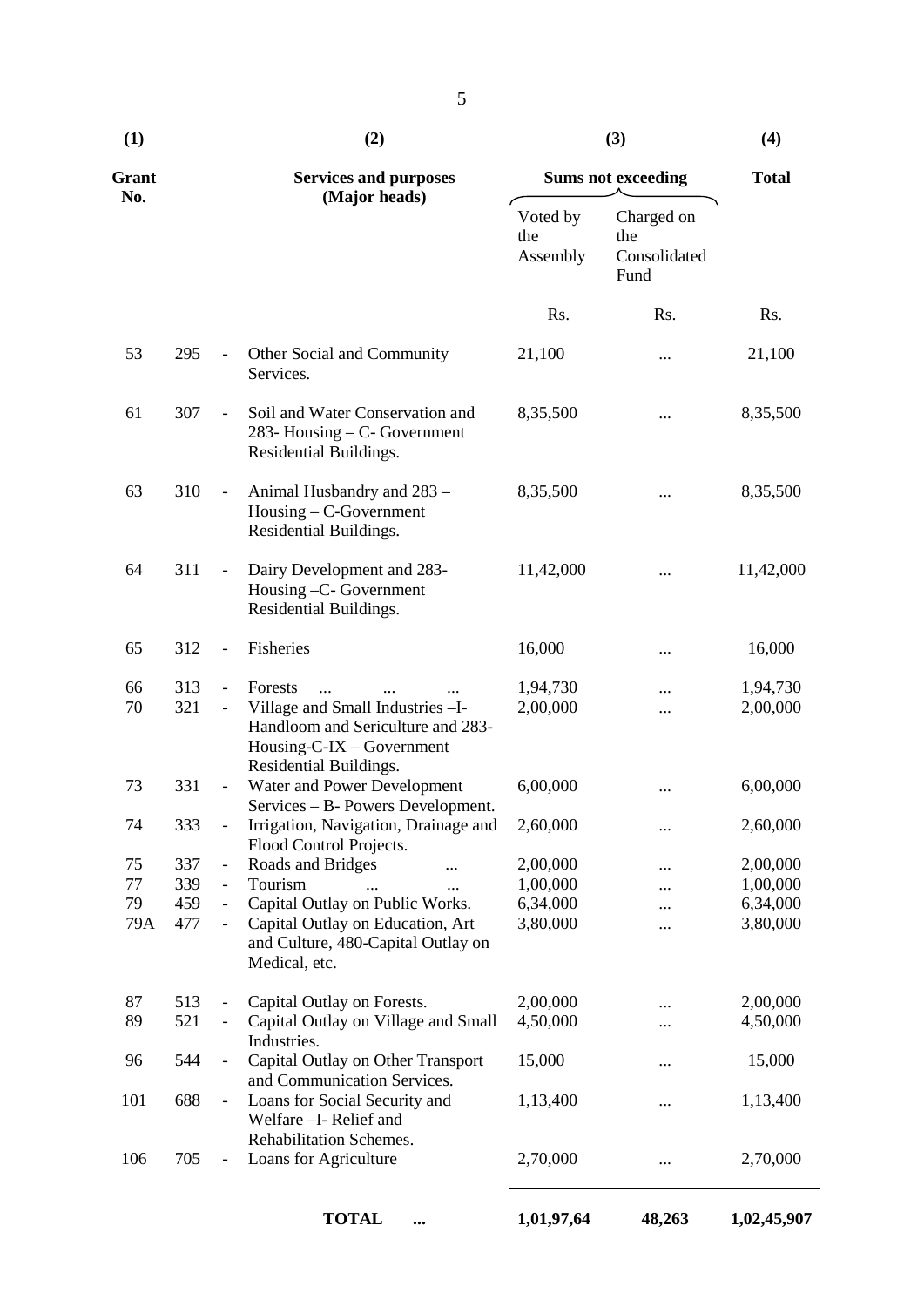#### **MEGHALAYA ACT 4 OF 1975**

#### **MEGHALAYA APPROPRIATION (No. II) Act, 1975.**

(As passed by the Assembly)

(Received the assent of the Governor on the  $26<sup>th</sup>$  March 1975)

[Received in the *Gazette of Meghalaya*, Extraordinary, dated the 26<sup>th</sup> March, 1975]

#### An

#### Act

# **to authorise payment and appropriation of certain sums from and out of the consolidated Fund of Meghalaya for the services of the financial year ending on the thirty-first day of March, 1976.**

Be it enacted by the Legislature of Meghalaya in the Twenty-fifth Year of the Republic of India as follows:-

Short title and commencement. 1. (1) This Act may be called the Meghalaya Appropriation (No. II) Act, 1975.

> (2) It shall be deemed to have come into force on the first day of April, 1975.

Withdrawal of Rs.39, 37, 16,100 from and out of the Consolidated Fund of Meghalaya for the financial year 1975-76.

- 2. From and out of the Consolidated Fund of Meghalaya there may paid and applied sums not exceeding those specified in column (3) of the Scheduled amounting in the aggregate to the sums of Rupees thirty-nine crores, thirty-seven lakhs, sixteen thousand and one hundred rupees towards defraying the several charges which will come in course of payment during the financial year ending on the thirty first day of March,1976 in respect of the services specified in column (2) of the Schedule.
- Appropriation 3. The sums authorised to be withdrawn from and out of the Consolidated Fund of Meghalaya by the this Act shall be appropriated for the services and purposes expressed in the Schedule in relation to the said year.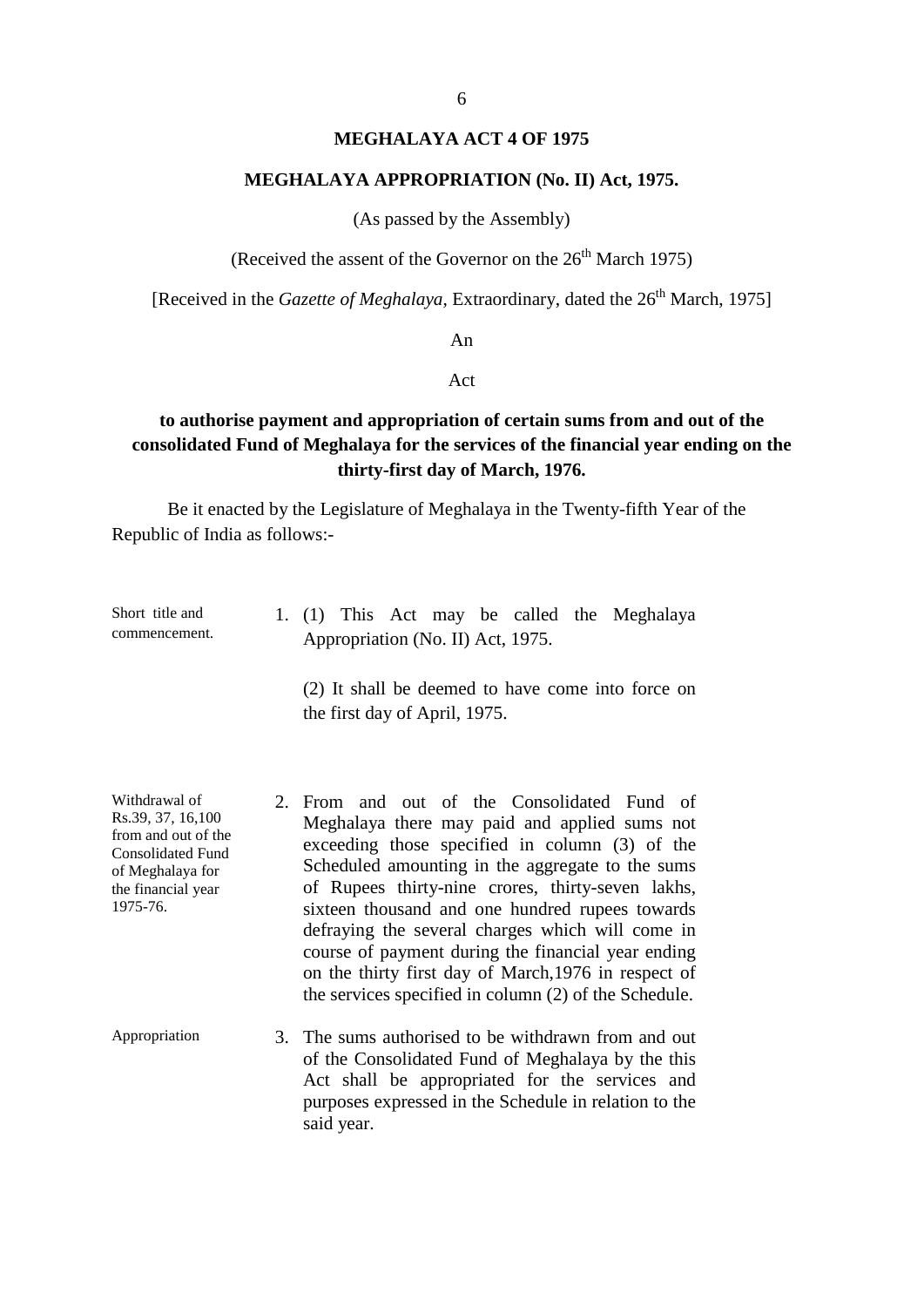# **SCHEDULE**

#### **(***See* **Sections 2 and 3)**

| (1)            |     | (2)                      |                                                                                           |                          | (3)                                    |             |  |
|----------------|-----|--------------------------|-------------------------------------------------------------------------------------------|--------------------------|----------------------------------------|-------------|--|
| Grant          |     |                          | <b>Services and purposes</b>                                                              |                          | <b>Sums not exceeding</b>              |             |  |
| No.            |     |                          | (Major heads)                                                                             | Voted by the<br>Assembly | Charged on the<br>Consolidated<br>Fund |             |  |
|                |     |                          |                                                                                           | Rs.                      | Rs.                                    | Rs.         |  |
| $\mathbf{1}$   | 211 | $\blacksquare$           | Parliamentary/State/Union Territory<br>Legislature - B-State Legislature.                 | 19,19,500                | 88,200                                 | 20,07,700   |  |
| $\overline{2}$ | 212 | $\blacksquare$           | Governor<br><br>                                                                          | 10,000                   | 6,42,900                               | 6,52,900    |  |
| 3              | 213 | $\overline{\phantom{a}}$ | <b>Council of Ministers</b>                                                               | 7,89,000                 |                                        | 7,89,000    |  |
| $\overline{4}$ | 214 |                          | Administration of Justice<br>                                                             | 6,90,900                 | 3,85,00                                | 10,75,600   |  |
| 5              | 215 | $\Box$                   | Elections<br>                                                                             | 7,19,600                 |                                        | 7,19,600    |  |
| 6              | 229 | $\frac{1}{2}$            | <b>Land Revenue</b><br>.                                                                  | 11,31,000                |                                        | 11,31,000   |  |
| 7              | 230 | $\overline{\phantom{0}}$ | <b>Stamps and Registration</b>                                                            | 59,400                   |                                        | 59,400      |  |
| 8              | 239 | $\overline{\phantom{a}}$ | <b>State Excise</b>                                                                       | 4,99,700                 |                                        | 4,99,700    |  |
| 9              | 240 | $\overline{\phantom{a}}$ | Sales Tax and 245-I-Other Taxes<br>and Duties on Commodities and<br>Services.             | 5,08,500                 |                                        | 5,08,500    |  |
| 10             | 241 | $\frac{1}{2}$            | Taxes on Vehicles                                                                         | 9,72,500                 |                                        | 9,72,500    |  |
| 11             | 245 | $\overline{\phantom{0}}$ | Other Taxes and Duties on<br>Commodities and Services-II-<br>Inspectorate of Electricity. | 1,01,600                 |                                        | 1,01,600    |  |
| 12             | 247 | $\overline{\phantom{a}}$ | Other Fiscal Services-Promotion of<br>Small Savings.                                      | 48,200                   |                                        | 48,200      |  |
|                | 248 | $\overline{\phantom{a}}$ | Appropriation for Reduction of<br>Avoidance of Debt.                                      |                          | 62,25,000                              | 62,25,000   |  |
|                | 249 | $\overline{\phantom{a}}$ | <b>Interest Payment</b>                                                                   |                          | 1,46,65,100                            | 1,46,65,100 |  |
|                | 251 | $\overline{\phantom{0}}$ | <b>Public Service Commission</b>                                                          |                          | 3,10,500                               | 3,10,500    |  |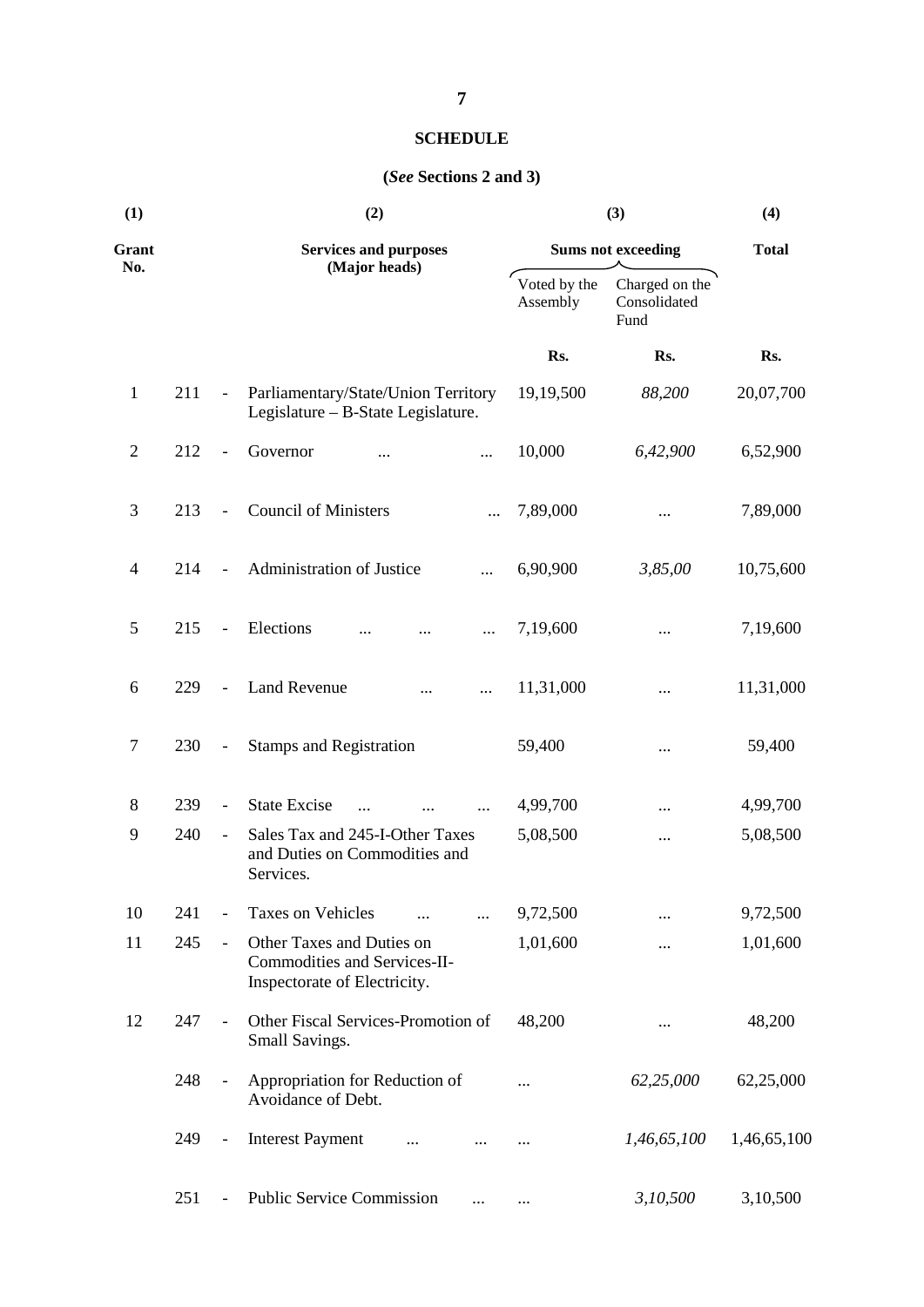| (1)   |     |                              | (2)                                                           | (3)                       | (4)                                    |             |
|-------|-----|------------------------------|---------------------------------------------------------------|---------------------------|----------------------------------------|-------------|
| Grant |     | <b>Services and purposes</b> |                                                               | <b>Sums not exceeding</b> | <b>Total</b>                           |             |
| No.   |     |                              | (Major heads)                                                 | Voted by the<br>Assembly  | Charged on the<br>Consolidated<br>Fund |             |
|       |     |                              |                                                               | Rs.                       | Rs.                                    | Rs.         |
| 13    | 252 |                              | Secretariat General Services-I- Civil<br>Departments          | 37,23,900                 |                                        | 37,23,900   |
| 14    | 252 | $\overline{\phantom{a}}$     | Secretariat General Services-II-<br>Public Works Departments. | 6,07,000                  |                                        | 6,07,000    |
| 15    | 253 | $\overline{\phantom{a}}$     | District Administration.                                      | 20,78,300                 |                                        | 20,78,300   |
| 16    | 254 | $\overline{\phantom{a}}$     | Treasury and Accounts<br>Administration.                      | 10,10,000                 |                                        | 10,10,000   |
| 17    | 255 | $\overline{\phantom{a}}$     | Police and 260-Fire Protection and<br>Control.                | 2,76,62,400               |                                        | 2,76,62,400 |
| 18    | 256 | $\overline{\phantom{a}}$     | Jails<br><br>                                                 | 13,30,000                 |                                        | 13,30,000   |
| 19    | 258 | $\overline{\phantom{a}}$     | <b>Stationery and Printing</b>                                | 36,18,600                 |                                        | 36,18,600   |
| 20    | 259 | $\overline{\phantom{a}}$     | Public Works<br><br>                                          | 1,76,50,300               |                                        | 1,76,50,300 |
| 21    | 265 | $\overline{\phantom{a}}$     | Other Administrative Services-I-<br>Civil Defence.            | 11,82,700                 |                                        | 11,82,700   |
| 22    |     |                              | Do-II Motor Garages, etc.                                     | 3,27,00                   |                                        | 3,27,000    |
| 23    |     |                              | Do-III-Gazetteer and Statistical<br>Memoirs.                  | 49,000                    |                                        | 49,000      |
| 24    |     |                              | Do-IV- Census, Vital Statistics,<br>Guest Houses, etc.        | 5,85,700                  |                                        | 5,85,700    |
| 25    |     |                              | Do-V-Miscellaneous<br>Administrative Services.                | 66,800                    |                                        | 66,800      |
| 26    | 266 | $\overline{\phantom{a}}$     | Pension and other Retirement<br>Benefits.                     | 12,56,000                 | 5,000                                  | 12,61,000   |
| 27    | 267 |                              | Air, Materials and Equipments.                                |                           | $\cdots$                               | $\cdots$    |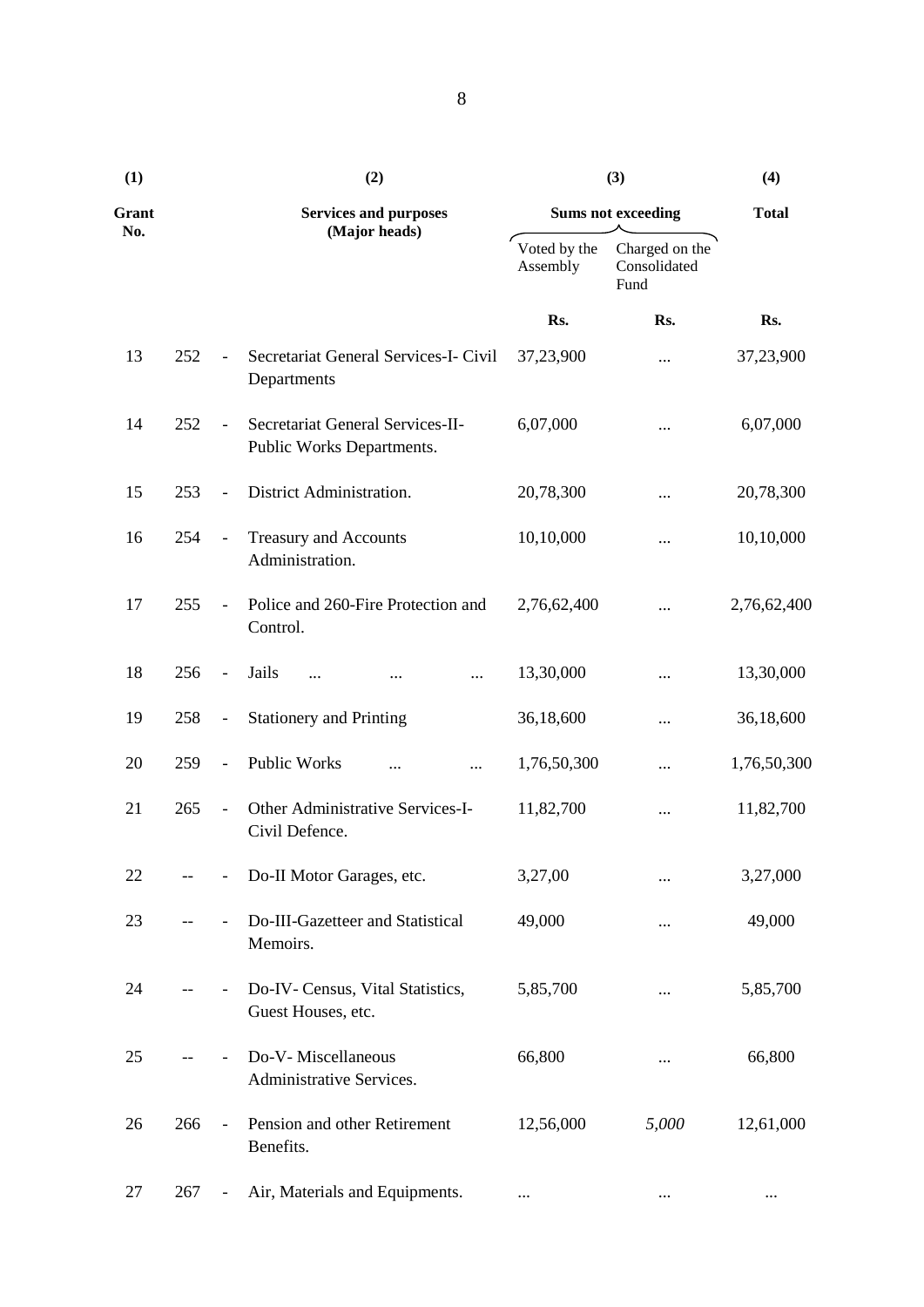| (1)          |     |                              | (2)                                                                                                                                      | (3)                      | (4)                                    |              |
|--------------|-----|------------------------------|------------------------------------------------------------------------------------------------------------------------------------------|--------------------------|----------------------------------------|--------------|
| Grant<br>No. |     |                              | <b>Services and purposes</b>                                                                                                             |                          | <b>Sums not exceeding</b>              | <b>Total</b> |
|              |     |                              | (Major heads)                                                                                                                            | Voted by the<br>Assembly | Charged on the<br>Consolidated<br>Fund |              |
|              |     |                              |                                                                                                                                          | Rs.                      | Rs.                                    | Rs.          |
| 28           | 268 | $\blacksquare$               | Miscellaneous, General Services,<br>Pre-partition Payments, State<br>Lotteries, Pension for Distinguished<br>Services.                   | 5,69,000                 |                                        | 5,69,000     |
| 29           | 276 | $\overline{\phantom{a}}$     | Secretariat-Social and Community<br>Services-I-Civil Departments.                                                                        | 5,18,200                 |                                        | 5,18,200     |
| 30           |     |                              | Do-II- Public Health Engineering<br>Secretariat.                                                                                         | 34,000                   |                                        | 34,000       |
| 31           | 277 | $\overline{\phantom{a}}$     | Education<br>$\ddotsc$                                                                                                                   | 3,76,62,400              |                                        | 3,76,62,400  |
| 32           | 277 | $\qquad \qquad \blacksquare$ | Education, 280-Medical, etc                                                                                                              | 2,15,000                 |                                        | 2,15,000     |
| 33           | 278 | $\frac{1}{2}$                | Art and Culture                                                                                                                          | 5,23,500                 |                                        | 5,23,500     |
| 34           | 279 |                              | Scientific Services and Research.                                                                                                        | 2,32,600                 |                                        | 2,32,600     |
| 35           | 280 |                              | Medical<br>$\cdots$                                                                                                                      | 1,01,72,700              |                                        | 1,01,72,700  |
| 36           | 281 | $\qquad \qquad -$            | <b>Family Planning</b>                                                                                                                   | 19,32,700                |                                        | 19,32,700    |
| 37           | 282 |                              | Public Health, Sanitation and Water<br>Supply-A-Public Health and<br>Sanitation.                                                         | 55, 37, 700              |                                        | 55, 37, 700  |
| 38           | 282 | $\qquad \qquad \blacksquare$ | Public Health, Sanitation and Water<br>Supply-B- Sewerage and Water<br>Supply and 283-Housing-II-C-<br>Government Residential Buildings. | 78,36,800                |                                        | 78,36,800    |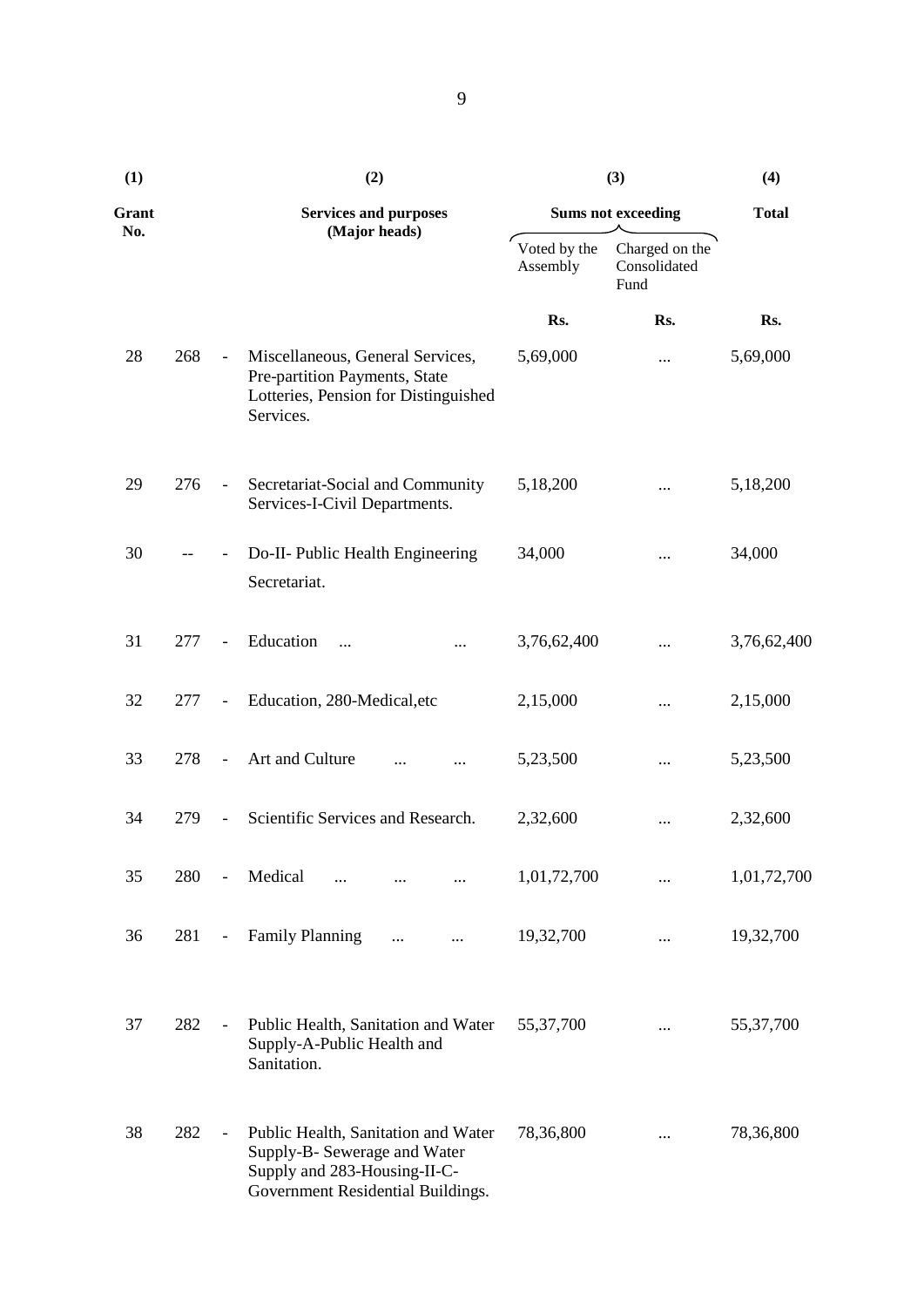| (1)   |       |                          | (2)                                                                                                | (3)                      | (4)                                    |              |
|-------|-------|--------------------------|----------------------------------------------------------------------------------------------------|--------------------------|----------------------------------------|--------------|
| Grant |       |                          | <b>Services and purposes</b>                                                                       |                          | <b>Sums not exceeding</b>              | <b>Total</b> |
| No.   |       |                          | (Major heads)                                                                                      | Voted by the<br>Assembly | Charged on the<br>Consolidated<br>Fund |              |
|       |       |                          |                                                                                                    | Rs.                      | Rs.                                    | Rs.          |
| 39    | 283   |                          | Housing-I-A-General and B-<br>Housing Schemes.                                                     | 7,86,00                  | $\cdots$                               | 7,86,000     |
| 40    | 283   | $\blacksquare$           | Housing-II-C-Government<br>Residential Buildings (In-charge of<br>$P.W.D.$ ).                      | 18,71,900                |                                        | 18,71,900    |
| 41    | 284   | $\overline{\phantom{a}}$ | Urban Development-A-General-I-<br>Municipal Administration.                                        | 2,10,000                 |                                        | 2,10,000     |
| 42    | 284   | $\overline{\phantom{a}}$ | Urban Development-A- General-II-<br>Town and Regional Planning.                                    | 11,01,000                |                                        | 11,01,000    |
| 43    | 285   | $\blacksquare$           | Information and Publicity.                                                                         | 8,87,000                 |                                        | 8,87,000     |
| 44    | 287   | $\overline{\phantom{a}}$ | Labour and Employment -I-A-<br>Labour.                                                             | 30,03,000                | $\cdots$                               | 30,03,000    |
| 45    | 287   | $\blacksquare$           | Labour and Employment - II-A-<br>Labour- Inspectorate of Factories<br>and Steam Boilers.           | 73,200                   |                                        | 73,200       |
| 46    | 287   |                          | Labour and Employment -II-B-<br>Employment and Training.                                           | 8,19,300                 |                                        | 8,19,300     |
| 47    | 288   |                          | Social Security and Welfare-A-I-<br>Civil Supplies.                                                | 10,72,900                | .                                      | 10,72,900    |
| 48    | $Do-$ |                          | B-II-Relief and Rehabilitation of<br>Displaced person.                                             | 5,64,700                 | $\cdots$                               | 5,64,700     |
| 49    | $Do-$ |                          | CIII-Welfare of Scheduled Castes,<br><b>Tribes and Other Backward Classes</b><br>- Social Welfare. | 59, 33, 200              |                                        | 59,33,200    |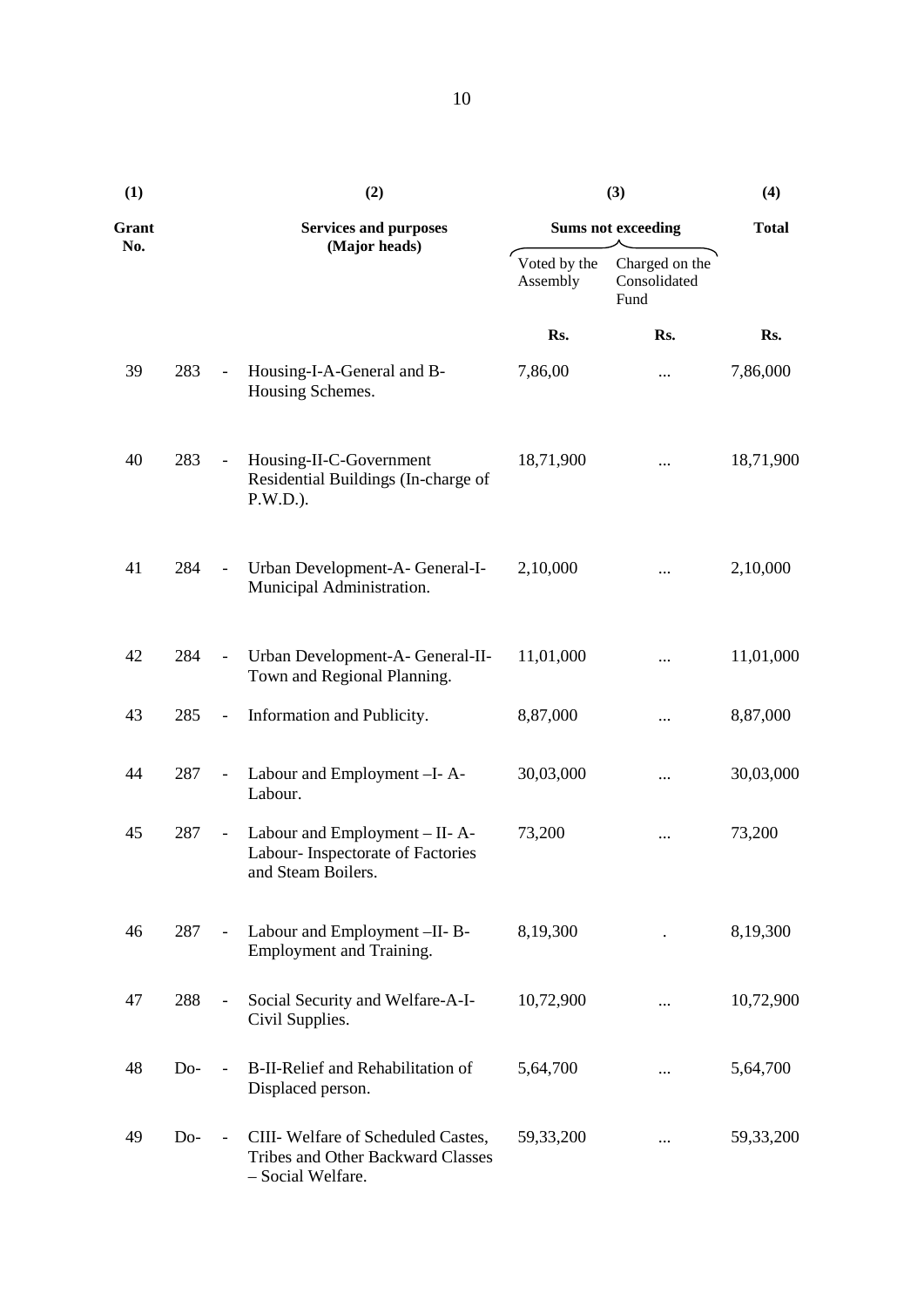| (1)   |     |                          | (2)                                                                                                                           | (3)                                                                | (4)                       |              |  |
|-------|-----|--------------------------|-------------------------------------------------------------------------------------------------------------------------------|--------------------------------------------------------------------|---------------------------|--------------|--|
| Grant |     |                          | <b>Services and purposes</b>                                                                                                  |                                                                    | <b>Sums not exceeding</b> | <b>Total</b> |  |
| No.   |     | (Major heads)            |                                                                                                                               | Voted by the<br>Charged on the<br>Assembly<br>Consolidated<br>Fund |                           |              |  |
|       |     |                          |                                                                                                                               | Rs.                                                                | Rs.                       | Rs.          |  |
| 50    | 288 | $\overline{\phantom{a}}$ | Social Security and Welfare-E-Other<br>Social Security and Welfare<br>Programmes-IV-Soldiers' Sailors'<br>and Airmen's Board. | 69,800                                                             |                           | 69,800       |  |
| 51    |     | $\overline{\phantom{a}}$ | Do-E-Other Social Security and<br>Welfare Programmes-V-Other<br>Programmes.                                                   |                                                                    |                           |              |  |
| 52    | 289 | $\overline{\phantom{a}}$ | Relief on account of Natural<br>Calamities.                                                                                   | 20,00,000                                                          |                           | 20,00,000    |  |
| 53    | 295 | $\overline{\phantom{a}}$ | Other Social and Community<br>Services.                                                                                       | 1,90,000                                                           |                           | 1,90,000     |  |
| 54    | 296 |                          | Secretariat-Economic Services-I-<br>Civil Departments.                                                                        | 7,74,400                                                           |                           | 7,74,400     |  |
| 55    |     |                          | 296 - Secretariat-Economic Services-II-<br>Planning Board, etc.                                                               | 8,63,000                                                           |                           | 8,63,000     |  |
| 56    | 298 | $\overline{\phantom{0}}$ | Co-operation<br>$\dddotsc$<br>$\cdots$                                                                                        | 34,16,800                                                          |                           | 34,16,800    |  |
| 57    | 304 | $\overline{\phantom{a}}$ | Other General Economic Services-I-<br>Economic Advice and Statistics.                                                         | 11,47,300                                                          | $\cdots$                  | 11,47,300    |  |
| 58    | 304 |                          | Other General Economic Services-<br>II-Regulation of Weights and<br>Measures.                                                 | 3,63,700                                                           |                           | 3,63,700     |  |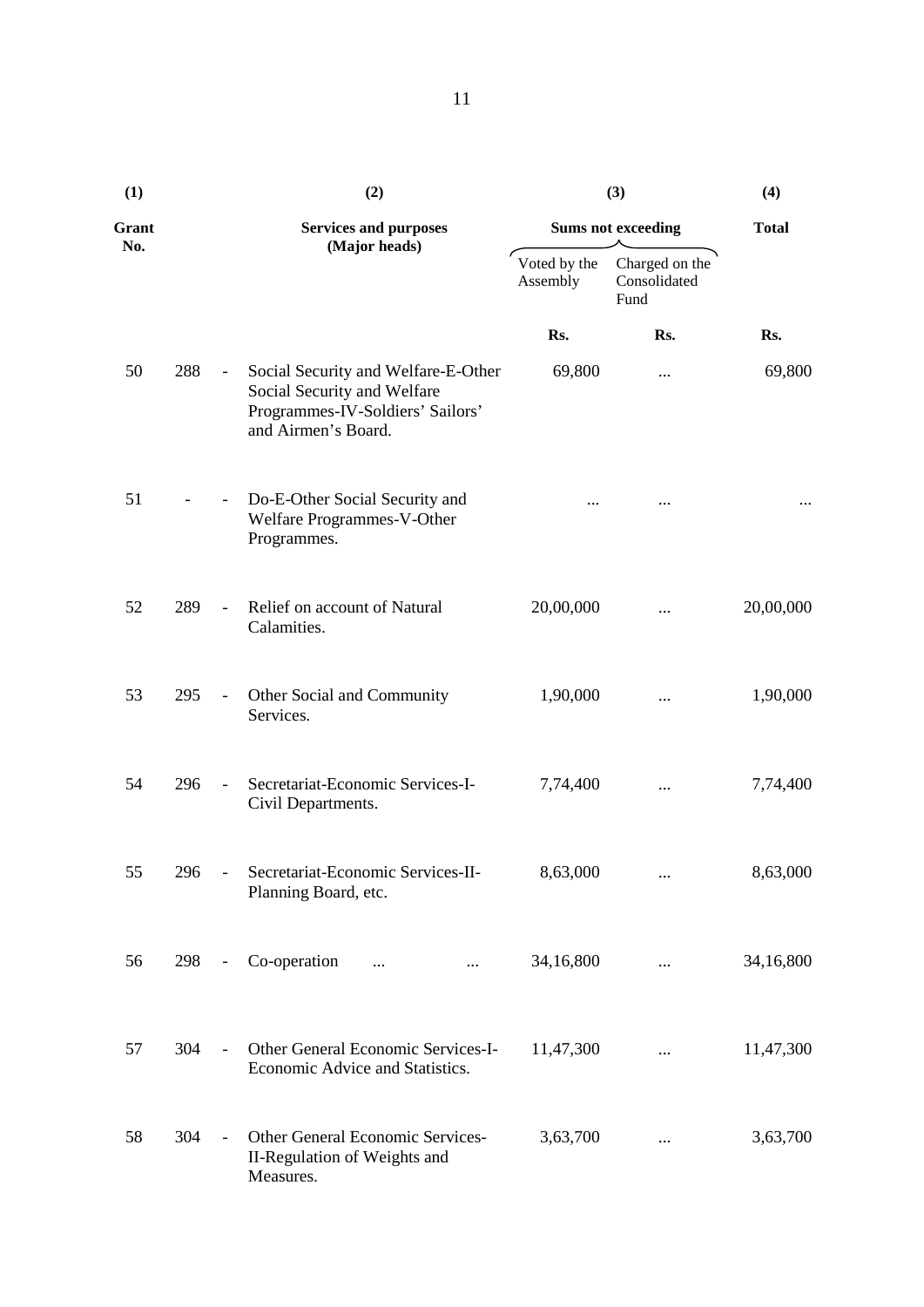| (1)   |     |                          | (2)                                                                                                                                           |                              |                                        | (3)         | (4)                       |             |  |
|-------|-----|--------------------------|-----------------------------------------------------------------------------------------------------------------------------------------------|------------------------------|----------------------------------------|-------------|---------------------------|-------------|--|
| Grant |     |                          |                                                                                                                                               | <b>Services and purposes</b> |                                        |             | <b>Sums not exceeding</b> |             |  |
| No.   |     | (Major heads)            |                                                                                                                                               | Voted by the<br>Assembly     | Charged on the<br>Consolidated<br>Fund |             |                           |             |  |
|       |     |                          |                                                                                                                                               |                              |                                        | Rs.         | Rs.                       | Rs.         |  |
| 59    | 305 | $\overline{\phantom{0}}$ | Agricultural/306-Minor<br>Irrigation/295-Other Social and<br>Community Services/283-Housing-<br><b>C-Government Residential</b><br>Buildings. |                              |                                        | 1,98,25,000 |                           | 1,98,25,000 |  |
| 60    | 306 | $\overline{\phantom{a}}$ | Minor Irrigation-II-Works under<br>Embankment and Drainage Wing,<br>Public Works Department.                                                  |                              |                                        |             |                           |             |  |
| 61    | 307 |                          | Soil and Water Conservation 283-<br>Housing-C-Government Residential<br>Buildings.                                                            |                              |                                        | 1,47,11,000 |                           | 1,47,11,000 |  |
| 62    | 308 | $\overline{\phantom{a}}$ | Area Development                                                                                                                              |                              |                                        | 95,00,000   |                           | 95,00,000   |  |
| 63    | 310 | $\overline{\phantom{0}}$ | -C- Government Residential<br>Buildings.                                                                                                      |                              | Animal Husbandry and 283-Housing       | 96,53,300   |                           | 96,53,300   |  |
| 64    | 311 | $\overline{\phantom{0}}$ | Dairy Development and 283-<br>$H \text{ousing} - C$ - Government<br>Residential Buildings.                                                    |                              |                                        | 43,72,600   |                           | 43,72,600   |  |
| 65    | 312 | $\overline{\phantom{a}}$ | Fisheries                                                                                                                                     |                              |                                        | 14,45,600   |                           | 14,45,600   |  |
| 66    | 313 | $\overline{\phantom{a}}$ | Forests                                                                                                                                       |                              |                                        | 69,65,600   |                           | 69,65,600   |  |
| 67    | 314 | $\qquad \qquad -$        | Community Development and 283-<br>Housing-C-VIII-Government<br>Residential Buildings and 288-VI-<br>Cocial Cognity and Walfare                |                              |                                        | 1,35,58,000 | $\cdots$                  | 1,35,58,000 |  |

Social Security and Welfare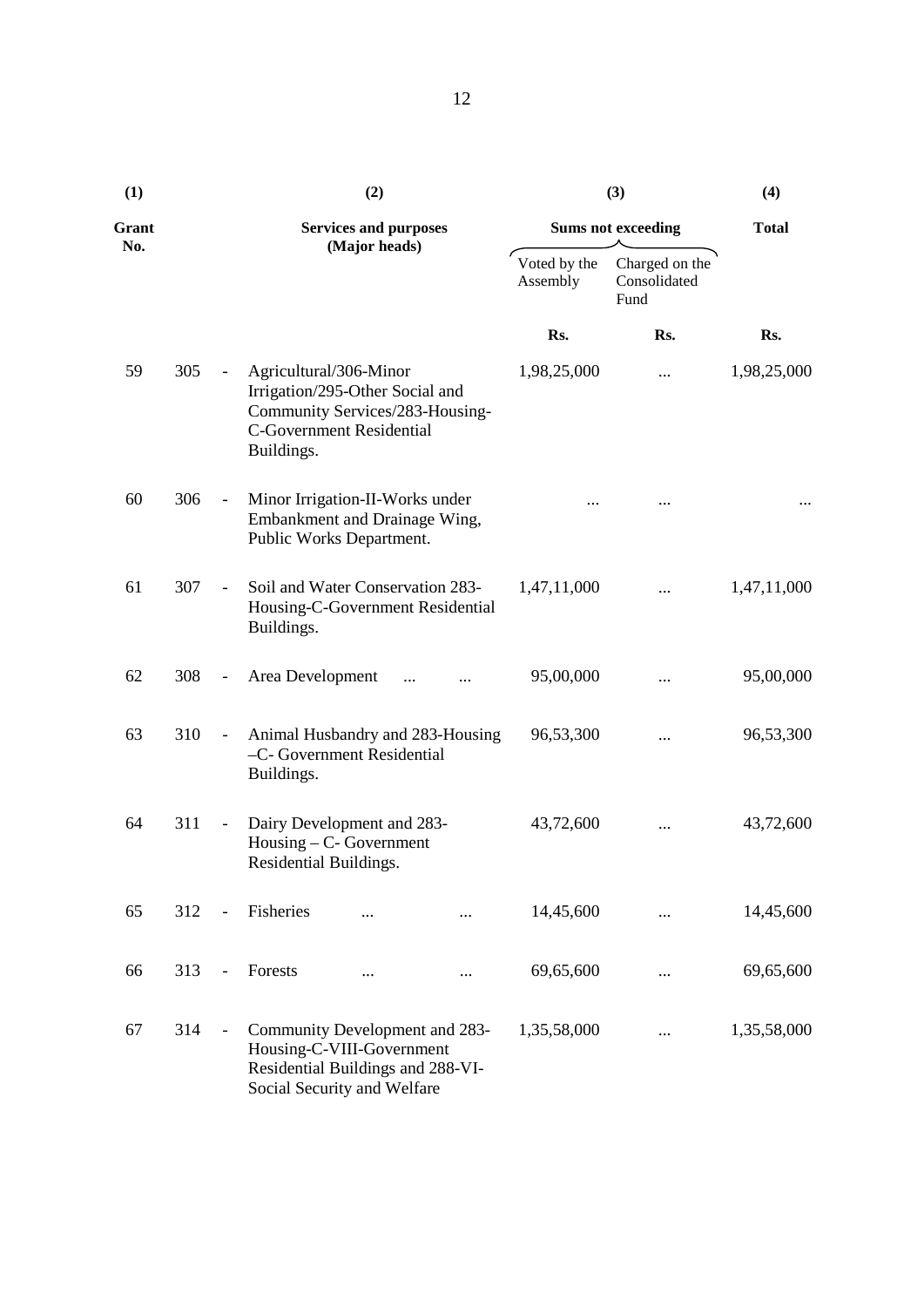| (1)   |     |                          | (2)                                                                                                                         | (3)                      | (4)                                    |              |
|-------|-----|--------------------------|-----------------------------------------------------------------------------------------------------------------------------|--------------------------|----------------------------------------|--------------|
| Grant |     |                          | <b>Services and purposes</b>                                                                                                |                          | <b>Sums not exceeding</b>              | <b>Total</b> |
| No.   |     |                          | (Major heads)                                                                                                               | Voted by the<br>Assembly | Charged on the<br>Consolidated<br>Fund |              |
|       |     |                          |                                                                                                                             | Rs.                      | Rs.                                    | Rs.          |
| 68    | 314 | $\overline{\phantom{a}}$ | Community Development-II-C-<br>Rural Works Programme.                                                                       | 7,00,000                 | $\cdots$                               | 7,00,000     |
| 69    | 320 | $\overline{\phantom{a}}$ | Industries                                                                                                                  | 11,26,000                |                                        | 11,26,000    |
| 70    | 321 |                          | Village and Small Industries - I-<br>Handloom and Sericulture and 283-<br>Housing-C-IX-Government<br>Residential Buildings. | 46,27,800                |                                        | 46,27,800    |
| 71    | 321 | $\overline{\phantom{a}}$ | Village and Small Industries - II-<br>Small Industries.                                                                     | 29,99,200                |                                        | 29,99,200    |
| 72    | 328 | $\blacksquare$           | Mines and Minerals $- B$ - Regulation<br>and Development of Mines.                                                          | 20,79,300                |                                        | 20,79,300    |
| 73    | 331 | $\overline{\phantom{a}}$ | Water and Power Development<br>Services-B-Powers Department.                                                                | 15,00,000                | $\cdots$                               | 15,00,000    |
| 74    | 333 | $\overline{\phantom{a}}$ | Irrigation, Navigation, Drainage and<br>Flood Control Projects.                                                             | 5,50,000                 |                                        | 5,50,000     |
| 75    | 337 | $\overline{\phantom{a}}$ | Roads and Bridges<br>$\cdots$<br>$\cdots$                                                                                   | 2,16,75,000              |                                        | 2,16,75,000  |
| 76    | 388 | $\blacksquare$           | Road and Water Transport Services.                                                                                          | 87,46,800                | $\cdots$                               | 87,46,800    |
| 77    | 339 | $\overline{\phantom{a}}$ | Tourism<br>$\cdots$                                                                                                         | 14,07,000                |                                        | 14,07,000    |
| 78    | 363 |                          | <b>Compensation Assignments to Local</b><br>Bodies and Panchayati Raj<br>Institutions.                                      |                          | $\cdots$                               |              |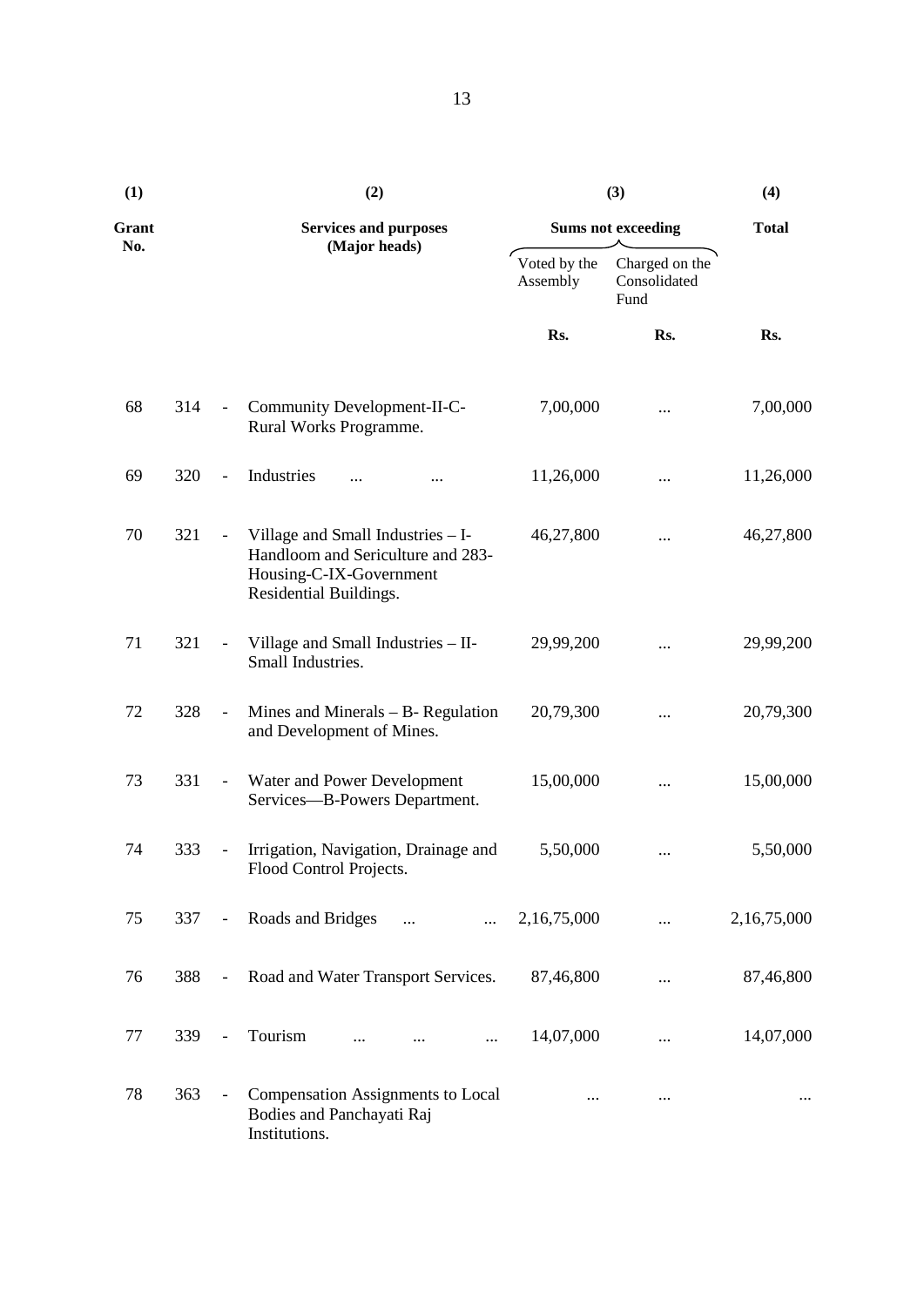| (1)   |     | (2)                                                                                                                              | (3)                       | (4)                                    |           |  |
|-------|-----|----------------------------------------------------------------------------------------------------------------------------------|---------------------------|----------------------------------------|-----------|--|
| Grant |     | <b>Services and purposes</b>                                                                                                     | <b>Sums not exceeding</b> | <b>Total</b>                           |           |  |
| No.   |     | (Major heads)                                                                                                                    | Voted by the<br>Assembly  | Charged on the<br>Consolidated<br>Fund |           |  |
|       |     |                                                                                                                                  | Rs.                       | Rs.                                    | Rs.       |  |
| 79    | 459 | Capital Outlay on Public Works.                                                                                                  | 19,57,000                 |                                        | 19,57,000 |  |
| 79A   | 477 | Capital Outlay on Education Art and<br>Culture, 480-Capital Outlay on<br>Medical, etc.                                           | 34,10,000                 |                                        | 34,10,000 |  |
| 80    | 482 | Capital Outlay on Public Health,<br>Sanitation and Water Supply.                                                                 | 95,56,000                 |                                        | 95,56,000 |  |
| 81    | 488 | Capital Outlay on Housing -A-<br>Government Residential Building<br>(In-Charge of P.W.D.)                                        | 15,73,400                 |                                        | 15,73,400 |  |
| 82    | 484 | Capital Outlay on Urban<br>Development.                                                                                          |                           |                                        |           |  |
| 83    | 483 | Capital Outlay on Social Security<br>and Welfare-E-Other Social<br>Security and Welfare Programmes-I-<br>Civil Supplies Schemes. |                           |                                        |           |  |
| 84    | 498 | Capital Outlay on Co-operation.                                                                                                  | 21,30,000                 |                                        | 21,30,000 |  |
| 85    | 500 | Investment in General and Trading<br>Institutions.                                                                               |                           |                                        |           |  |
| 86    | 506 | Capital Outlay on Minor Irrigation,<br>Soil Conservation and Area<br>Development.                                                | 4,00,000                  | $\cdots$                               | 4,00,000  |  |
| 86A   | 509 | Capital Outlay on Food and<br>Nutrition.                                                                                         | 2,37,000                  | $\cdots$                               | 2,37,000  |  |
| 87    | 513 | Capital Outlay on Forests.                                                                                                       | 30,00,000                 |                                        | 30,00,000 |  |
| 88    | 520 | Capital Outlay on Industries<br>Research and Development.                                                                        | 64,50,000                 |                                        | 64,50,000 |  |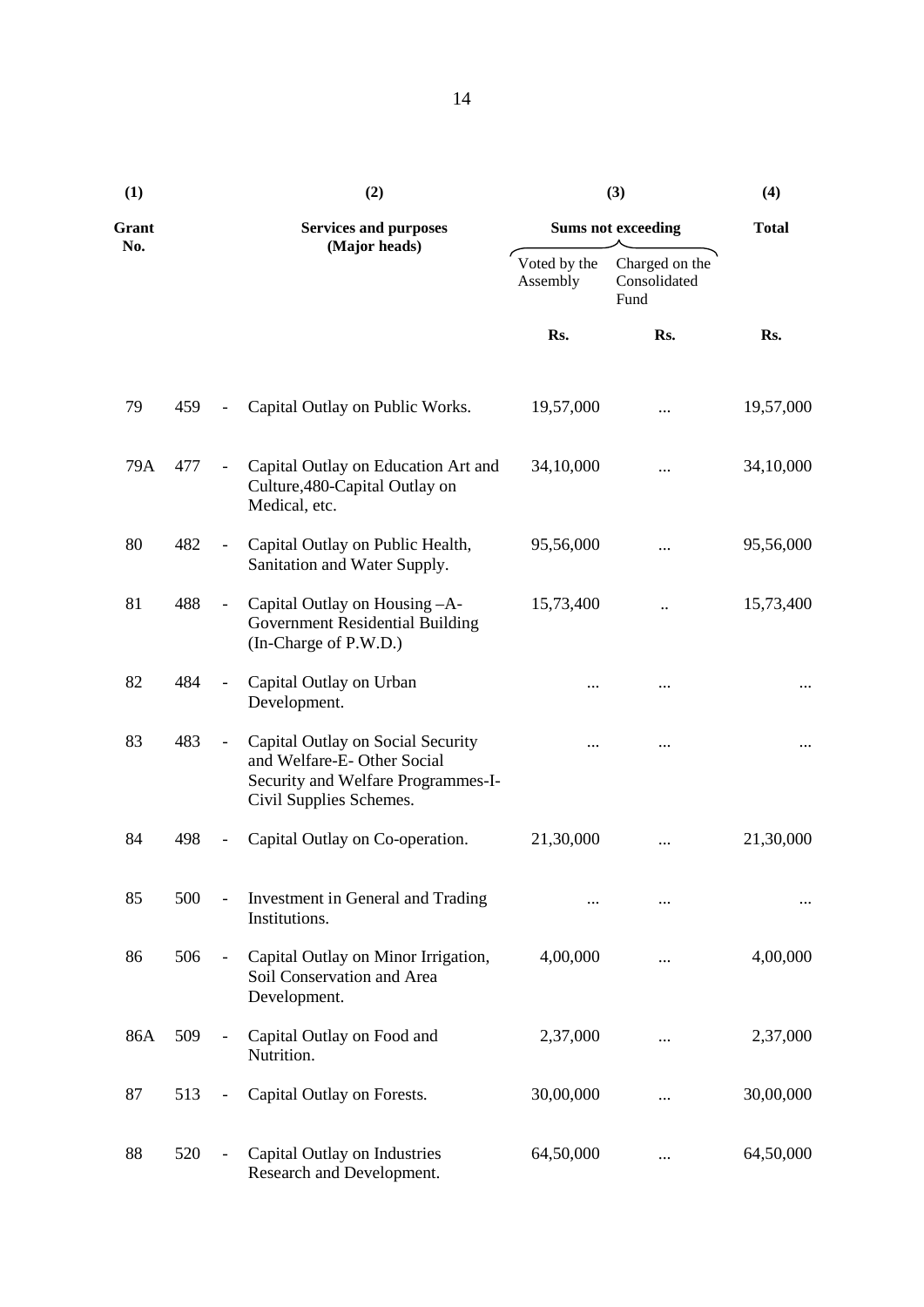| (1)          |     |                          | (2)                                                                                  | (3)                       | (4)                                    |             |
|--------------|-----|--------------------------|--------------------------------------------------------------------------------------|---------------------------|----------------------------------------|-------------|
| Grant<br>No. |     |                          | <b>Services and purposes</b>                                                         | <b>Sums not exceeding</b> | <b>Total</b>                           |             |
|              |     |                          | (Major heads)                                                                        | Voted by the<br>Assembly  | Charged on the<br>Consolidated<br>Fund |             |
|              |     |                          |                                                                                      | Rs.                       | Rs.                                    | Rs.         |
| 89           | 521 |                          | Capital Outlay on Village and Small<br>Industries.                                   | 3,30,000                  | $\cdots$                               | 3,30,000    |
| 90           | 522 |                          | Capital Outlay on Machinery and<br>Engineering Industries.                           |                           |                                        |             |
| 91           | 526 |                          | Capital Outlay on Consumer<br>Industries.                                            |                           |                                        |             |
| 92           | 528 | $\overline{\phantom{a}}$ | Capital Outlay on Mining and<br>Metallurgical Industries.                            | 2,00,000                  | $\cdots$                               | 2,00,000    |
| 93           | 533 |                          | Capital Outlay on Irrigation,<br>Navigation, Drainage and Flood<br>Control Projects. | 12,50,000                 |                                        | 12,50,000   |
| 94           | 537 |                          | Capital Outlay on Roads and<br>Bridges.                                              | 3,01,66,000               |                                        | 3,01,66,000 |
| 95           | 538 | $\overline{\phantom{0}}$ | Capital Outlay on Roads and Water<br><b>Transport Services.</b>                      | 20,00,000                 |                                        | 20,00,000   |
| 96           | 544 |                          | Capital Outlay on Other Transport<br>and Communication Services.                     | 3,00,000                  | $\cdots$                               | 3,00,000    |
|              | 603 | $\overline{\phantom{a}}$ | Internal Debt of the State<br>Government.                                            | $\cdots$                  | 95,97,800                              | 95,97,800   |
|              | 604 | $\equiv$                 | Loans and Advances from the<br>Central Government.                                   | $\cdots$                  | 17,02,400                              | 17,02,400   |
| 97           | 677 |                          | Loans for Education, Arts and<br>Culture.                                            | 20,000                    | $\cdots$                               | 20,000      |
| 98           | 682 | $\overline{\phantom{a}}$ | Loans for Public Health Sanitation<br>and Water Supply.                              |                           | $\cdots$                               |             |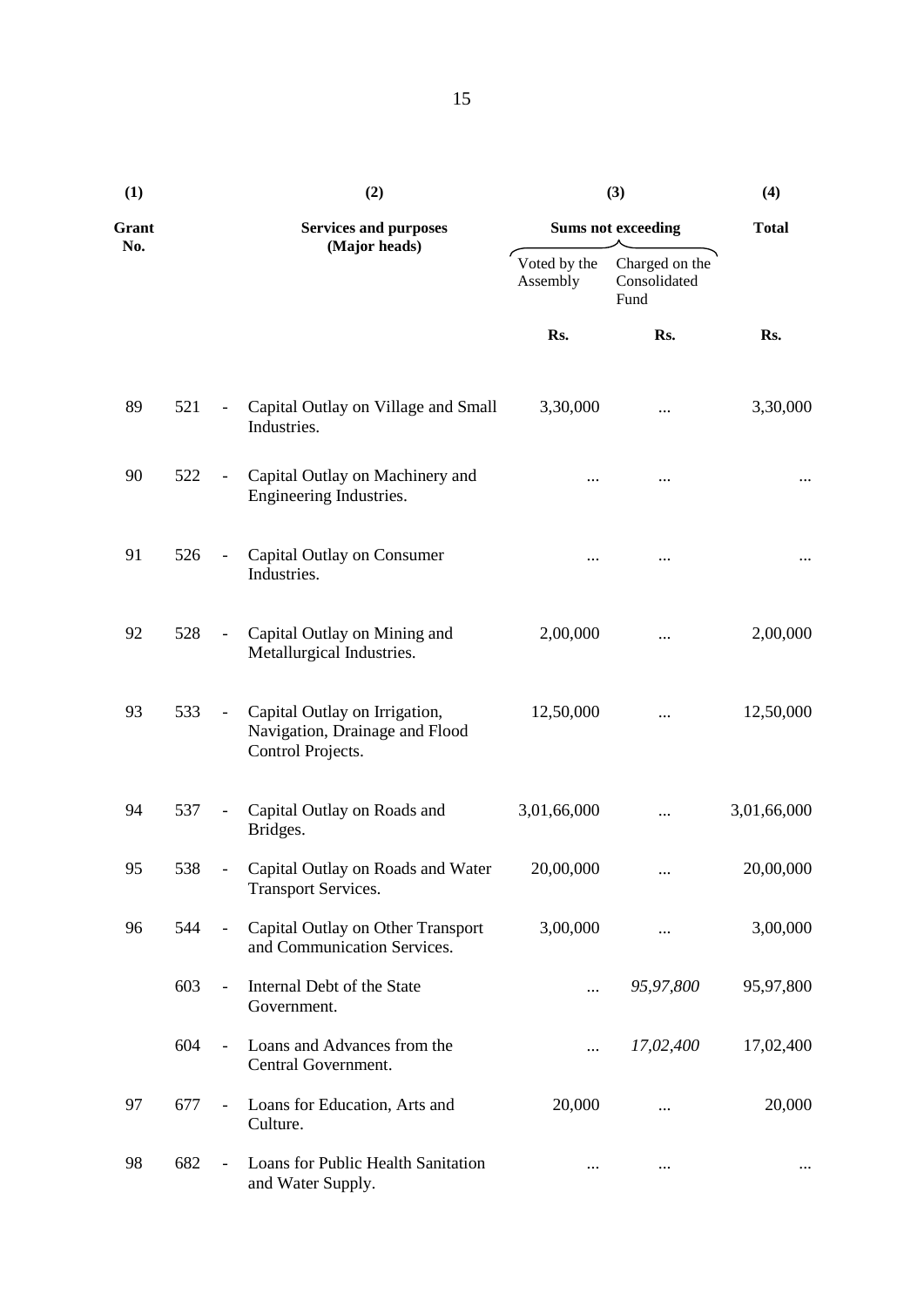| (1)   |     |                              | (2)                                                                                                      | (3)                       | (4)                                    |                 |
|-------|-----|------------------------------|----------------------------------------------------------------------------------------------------------|---------------------------|----------------------------------------|-----------------|
| Grant |     |                              | <b>Services and purposes</b>                                                                             | <b>Sums not exceeding</b> | <b>Total</b>                           |                 |
| No.   |     |                              | (Major heads)                                                                                            | Voted by the<br>Assembly  | Charged on the<br>Consolidated<br>Fund |                 |
|       |     |                              |                                                                                                          | Rs.                       | Rs.                                    | Rs.             |
| 99    | 633 | $\qquad \qquad -$            | Loans for Housing                                                                                        | 13,00,000                 |                                        | 13,00,000       |
| 100   | 684 | $\overline{\phantom{a}}$     | Loans for Urban Development.                                                                             | 1,00,000                  |                                        | 1,00,000        |
| 101   | 688 | $\overline{\phantom{a}}$     | Loans for Social Security and<br>Welfare-I-Relief and                                                    |                           |                                        |                 |
| 102   | 688 |                              | Rehabilitation Schemes.<br>Loans for Social Security and<br>Welfare-II-Loans to Ex-Service<br>Personnel. | 5,000                     |                                        | 5,000           |
| 102A  | 688 |                              | Loans for Social Security and<br>Welfare - III- Welfare of<br>Backward Areas.                            |                           |                                        |                 |
| 103   | 695 |                              | Loans for other Social and<br>Community Services.                                                        | 1,00,000                  |                                        | 1,00,000        |
| 104   | 698 | $\overline{\phantom{a}}$     | Loans for Co-operative Societies.                                                                        | 4,38,000                  |                                        | 4,38,000        |
| 105   | 699 | $\overline{\phantom{a}}$     | Loans for Special and Backward<br>Areas.                                                                 | 1,00,000                  |                                        | 1,00,000        |
| 106   | 705 | $\qquad \qquad \blacksquare$ | Loans for Agriculture                                                                                    | 2,00,000                  |                                        | 2,00,000        |
| 107   | 706 | $\overline{\phantom{a}}$     | Loans for Minor Irrigation, Soil<br><b>Conservation and Area</b><br>Development.                         |                           |                                        |                 |
| 108   | 710 |                              | Loans for Animal Husbandry                                                                               |                           | $\cdots$                               |                 |
| 109   | 714 | $\blacksquare$               | Loans for Community<br>Development                                                                       |                           |                                        |                 |
| 110   | 720 | $\blacksquare$               | Loans for Industrial Research and<br>Development.                                                        |                           |                                        |                 |
| 111   | 721 | $\overline{\phantom{a}}$     | Loans for Village and Small<br>Industries.                                                               | 5,50,000                  |                                        | 5,50,000        |
| 112   | 734 | $\overline{\phantom{a}}$     | Loans for Power Projects.                                                                                | 80,00,000                 |                                        | 80,00,000       |
| 113   | 766 | $\overline{\phantom{a}}$     | <b>Loans to Government Servants</b>                                                                      | 23,00,000                 |                                        | 23,00,000       |
| 114   | 768 | $\frac{1}{2}$                | <b>Inter-State Settlement</b>                                                                            |                           |                                        |                 |
| 115   | 769 | $\blacksquare$               | Appropriation to Contingency<br>Fund.                                                                    |                           |                                        |                 |
|       |     |                              | <b>Total</b>                                                                                             | 36,00,94,200              | 3,36,21,900                            | 39, 37, 16, 100 |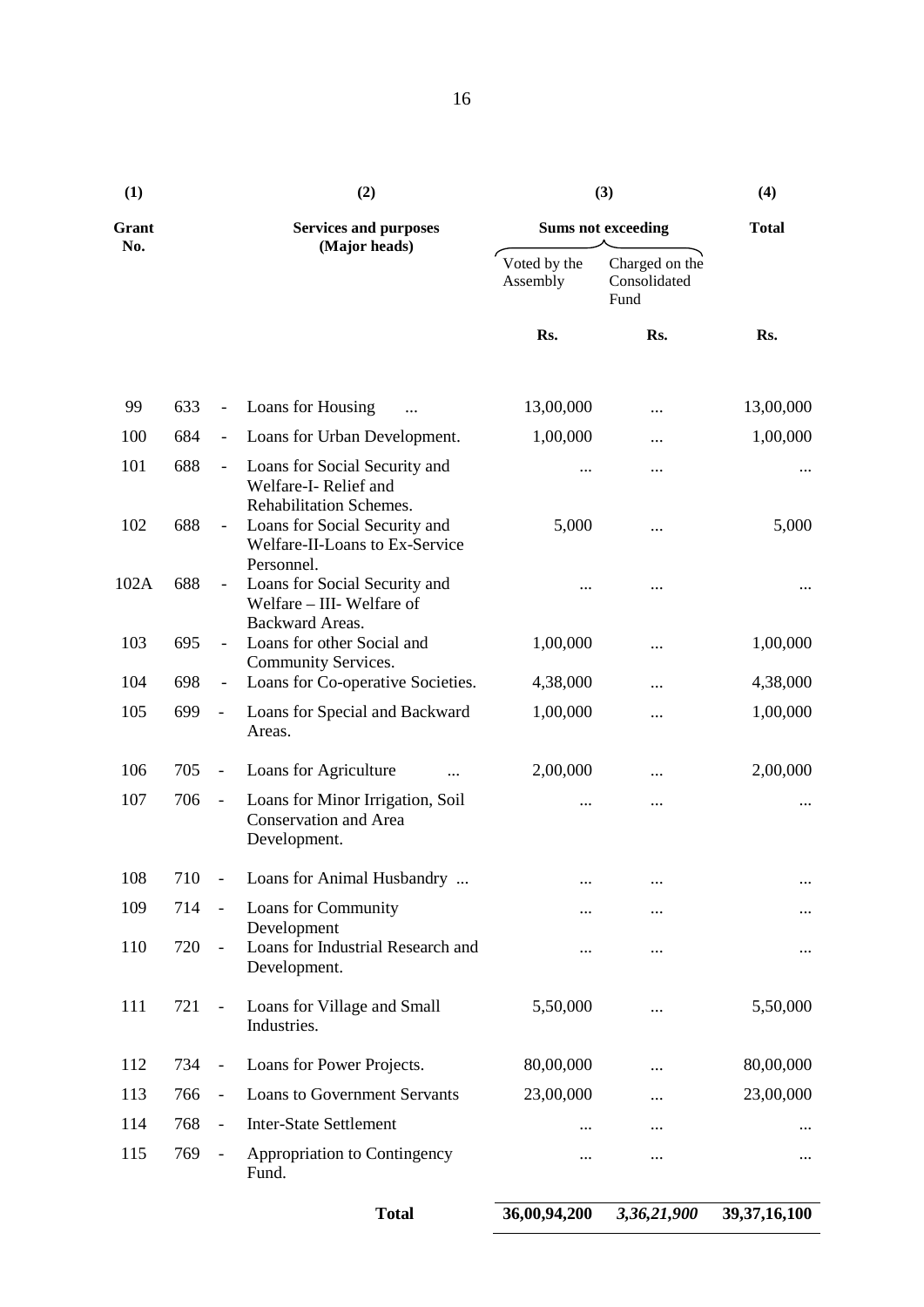#### **MEGHALAYA ACT 5 OF 1975**

#### **THE MEGHALAYA (SALES OF PETROLEUM AND PETROLEUM PRODUCTS, INCLUDING MOTOR SPIRIT AND LUBRICANTS) TAXATION (AMENDMENT) ACT, 1974**

(As passed by the Assembly)

# **(Received the assent of the President on 26th March, 1975)**

[Published in the *Gazette of Meghalaya*, Extraordinary, dated 1<sup>st</sup> April, 1975]

**An** 

*Act*

#### **further to amend the Meghalaya (Sales of Petroleum and Petroleum Products, including Motor Spirit and Lubricants) Taxation Act (Assam Act IX of 1956 as adapted by Meghalaya) (hereinafter referred to as the principal Act).**

| Short title, extent<br>and<br>commencement.        | 1. (1) This Act may be called the Meghalaya, (Sales of<br>Petroleum and Petroleum Products, including Motor<br>Spirit and Lubricants) Taxation (Amendment) Act,<br>1974. |  |  |
|----------------------------------------------------|--------------------------------------------------------------------------------------------------------------------------------------------------------------------------|--|--|
|                                                    | (2) It shall have the like extent as the principal Act.                                                                                                                  |  |  |
|                                                    | (3) It shall come into force at once.                                                                                                                                    |  |  |
| Amendment of<br>section 3 of the<br>principal Act, | 2. In section 3 of the principal Act, in sub-section (1)<br>against item (i), for the word "Fifteen" the word<br>"Twenty" shall be substituted.                          |  |  |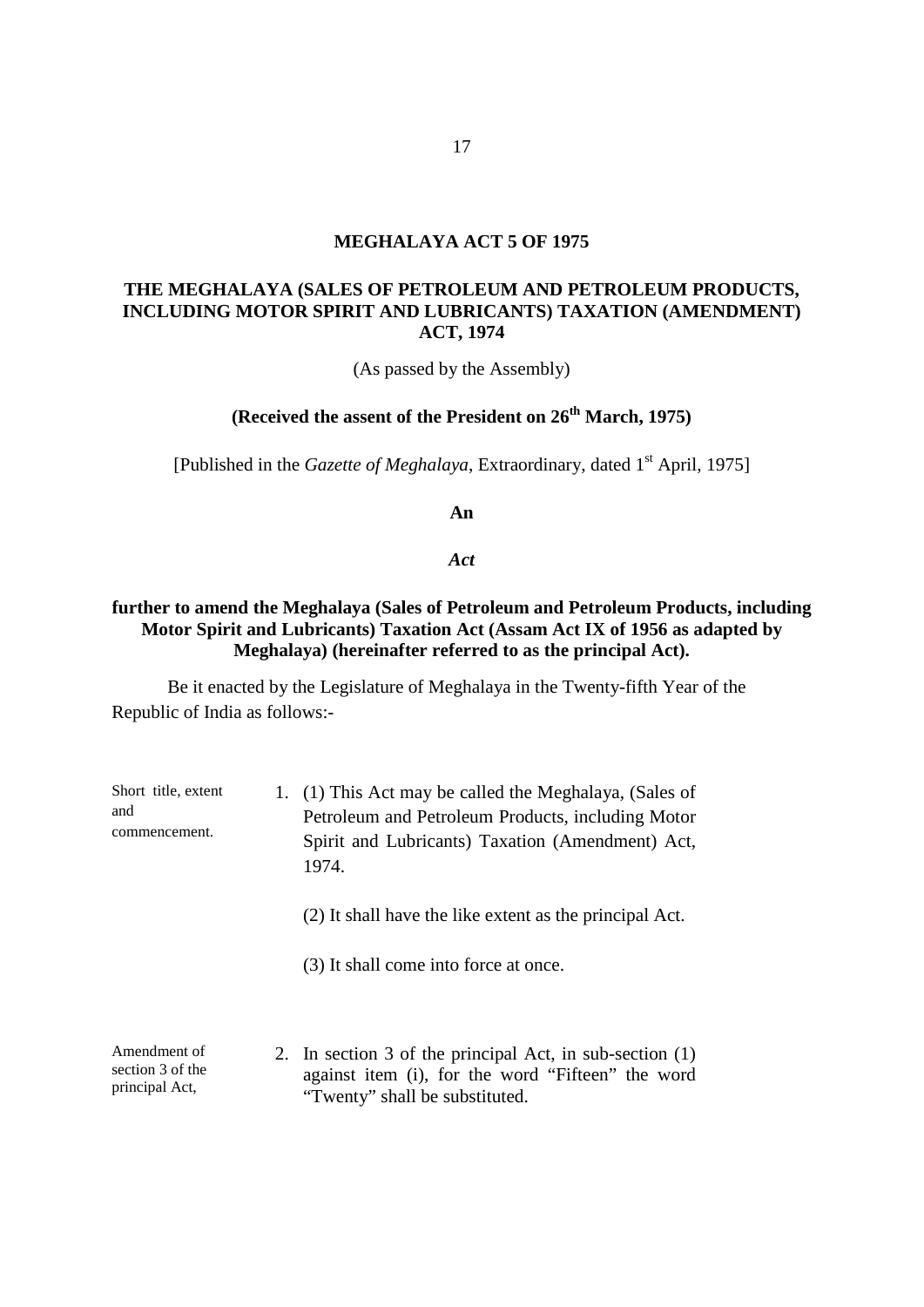#### **MEGHALAYA ACT 6 OF 1975**

# **THE MEGHALAYA TRANSFER OF LAND (REGULATION) (AMENDMENT) ACT, 1972**

(As passed by the Assembly)

# **(Received the assent of the President on 1ST April, 1975)**

[Published in the *Gazette of Meghalaya*, Extraordinary, dated 4<sup>th</sup> April, 1975]

**An** 

#### *Act*

#### **to amend the Meghalaya Transfer of Land (Regulation)Act, 1971 (Meghalaya act I of 1972) and for its extension to areas in Meghalaya where it is now not in force.**

| Short title, extent<br>and<br>commencement.                | 1. (1) This Act may be called the Meghalaya Transfer<br>of Land (Regulation) (Amendment) Act, 1972.                                                                               |  |  |
|------------------------------------------------------------|-----------------------------------------------------------------------------------------------------------------------------------------------------------------------------------|--|--|
|                                                            | (2) It extends to the tribal areas within the State of<br>Meghalaya as specified in Para II of the Table<br>appended to paragraph 20 of the Sixth Schedule to<br>the Constitution |  |  |
|                                                            | (3) It shall come into force at once.                                                                                                                                             |  |  |
| Amendment of<br>section 1 of<br>Meghalaya Act1 of<br>1972. | 2. In section 1 of the Meghalaya Transfer of Land<br>(Regulation) Act, 1971 (hereinafter referred to as<br>the principal $Act$ ) –                                                |  |  |
|                                                            | (1) in the marginal note after the word "title" a<br>comma "(,)" followed by the word "extent" shall be<br>inserted;                                                              |  |  |
|                                                            | (2) for the numerals and brackets "(i)" and "(ii)" the<br>numerals and brackets " $(1)$ " and " $(3)$ " respectively<br>shall be substituted;                                     |  |  |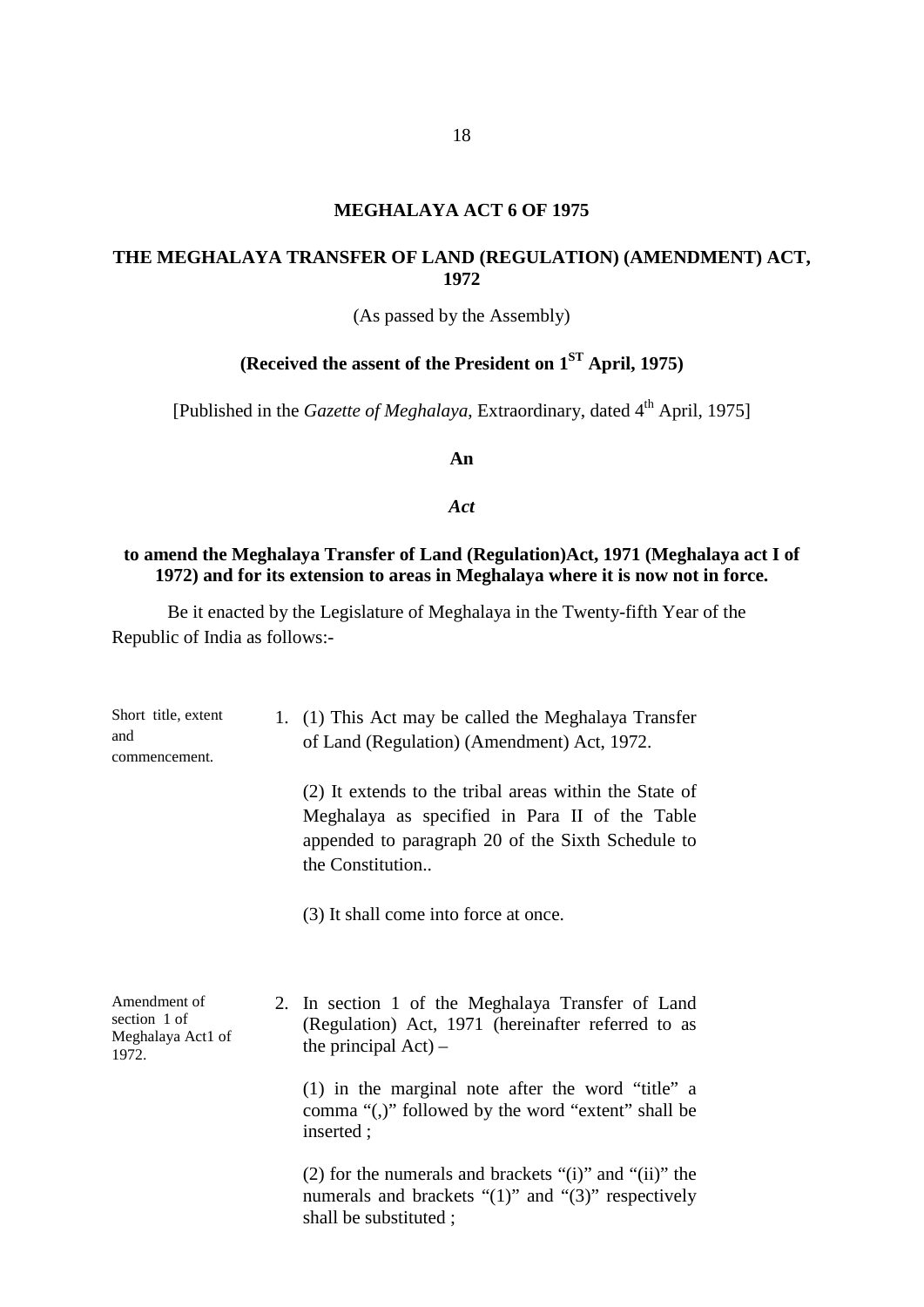(3) after sub-section (1) as to renumbered the following new sub-section as sub-section (2) shall be inserted, namely:-

"(2) It extends to the tribal areas within the State of Meghalaya as specified in Part II of the Table appended to a paragraph 20 of the Sixth Schedule to the Constitution of India".

3. In section 2 of the principal Act –

(1) clause (c), shall be omitted and the existing clauses (d), (e) and (f) shall be renumbered as clauses  $(c)$ , $(d)$ ,  $(e)$  respectively;

(2) in clause (e) as so renumbered, the punctuation fullstop "(.)" occurring at the end shall be deleted and thereafter, the words "and , for the purposes of this Act, shall also include the Rabhas and Kacharis resident in Meghalaya." Shall be added.

4. In section 8 of the principal Act –

(1) after sub-section (1), the following new sub-section as subsection (2) shall be inserted namely:-

> "(2) The competent authority, upon such land being vacated , may restore the land to the original transfer or his successor-in-interest on refund of the actual consideration to the transferee or any person claiming through him;"

(2) the existing sub-section (2) shall be renumbered as subsection  $(3)$ .

5. After section 8 of the principal Act, the following new section shall be inserted as section 8A, namely:-

8A. No land belonging to a tribal shall be sold in execution of any decree or order passed by a court or any other authority to any no-tribal except with the previous permission of the competent authority."

Amendment of the section 2 of the principal Act.

Amendment of section 8 of the principal Act.

Insertion of new section 8A in the principal Act.

"Sale of land by Court or other authority."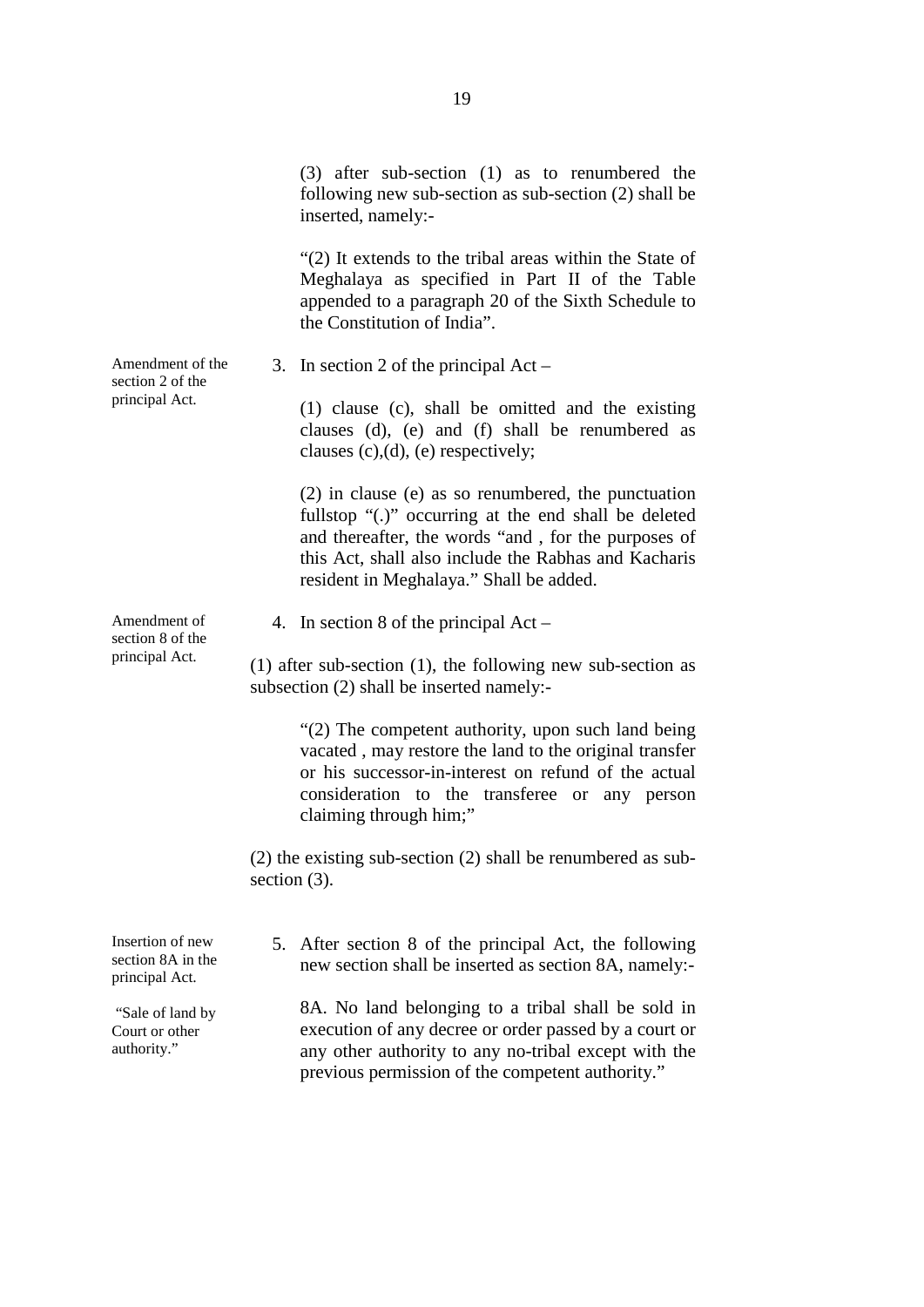#### **MEGHALAYA ACT 7 OF 1973**

#### **THE MEGHALAYA PASSENGERS AND GOODS TAXATION (AMENDMENT) ACT, 1975**

*(As passed by the Legislative Assembly)*

# **(Received the assent of the Governor on 23rd April, 1975)**

[Published in the *Gazette of Meghalaya*, Extraordinary, dated 28<sup>th</sup> April, 1975]

#### **An**

#### *Act*

#### **further to amend the Meghalaya Passengers and Goods Taxation Act (Assam Act 16 of 1962 as adapted by Meghalaya)**

| Short title and<br>commencement.                                     | 1. This Act may be called the Meghalaya Passengers<br>and Goods Taxation (Amendment) Act, 1975.                                                          |
|----------------------------------------------------------------------|----------------------------------------------------------------------------------------------------------------------------------------------------------|
|                                                                      | (2) It shall be deemed to have come into force on<br>the $1st$ day of April, 1974.                                                                       |
| Insertion of a<br>proviso to sub-<br>section $(2)$ of<br>section 3A. | 2. In the Meghalaya Passengers and Goods Taxation<br>Act, after sub-section (2) of section 3A, the<br>following shall be inserted as a proviso, namely:- |
|                                                                      | "Provided that no Surcharge shall be payable in<br>respect of any passenger if the fare is less than one<br>rupee".                                      |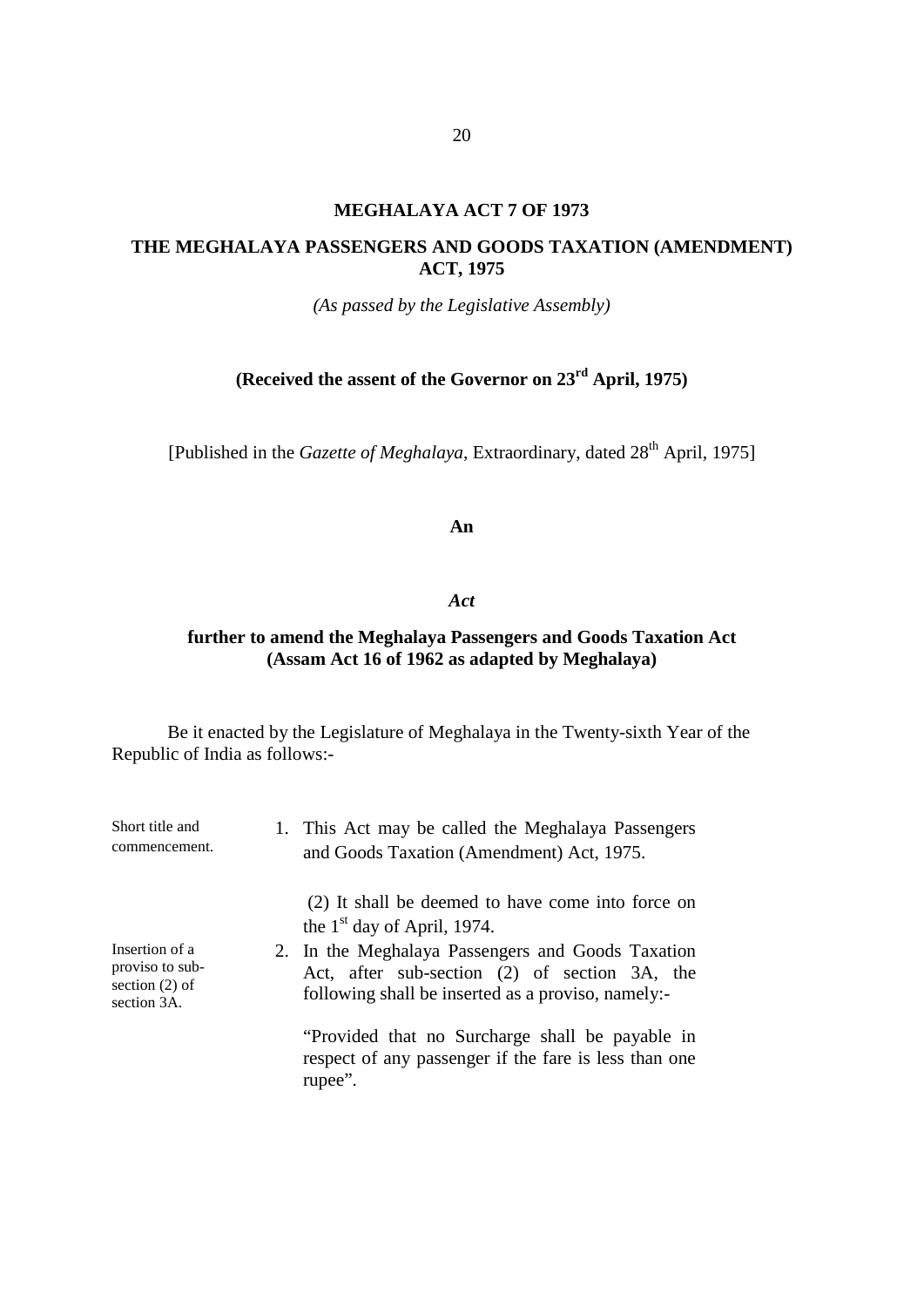#### **MEGHALAYA ACT 7 OF 1973**

#### **THE MEGHALAYA AMUSEMENT AND BETTING TAX (AMENDMENT) ACT, 1975**

#### *(As passed by the Legislative Assembly)*

# **(Received the assent of the Governor on 23rd April, 1975)**

[Published in the *Gazette of Meghalaya*, Extraordinary, dated 28<sup>th</sup> April, 1975]

#### **An**

#### *Act*

# **further to amend the Meghalaya Amusement and Betting Tax Act (Assam Act 6 of 1939 as adapted by Meghalaya)**

| Short title, extent<br>and<br>commencement.                             | 1. (1) This Act may be called the Meghalaya<br>Amusement and Betting Tax (Amendment) Act,<br>1975.<br>(2) It shall have the like extent as the principal Act.<br>(3) It shall come into force on such date as the State<br>Government may, by notification, appoint. |
|-------------------------------------------------------------------------|----------------------------------------------------------------------------------------------------------------------------------------------------------------------------------------------------------------------------------------------------------------------|
| Amendment of<br>section $3(1)(b)$ of<br>the Meghalaya<br>Amusements and | In the Meghalaya Amusements and Betting Tax Act<br>(hereinbefore referred to as the principal in clause)<br>(b) of sub-section $(1)$ of section 3,-                                                                                                                  |
| Betting Tax Act.                                                        | 1) in item (i) for the figures "25", the figures<br>"35" shall be substituted;                                                                                                                                                                                       |
|                                                                         | 2) in item (ii) for the figures " $50$ ", the figures<br>"70" shall be substituted;                                                                                                                                                                                  |
|                                                                         | 3) in item (iii), for the figures " $60$ ", the figures<br>"80" shall be substituted.                                                                                                                                                                                |